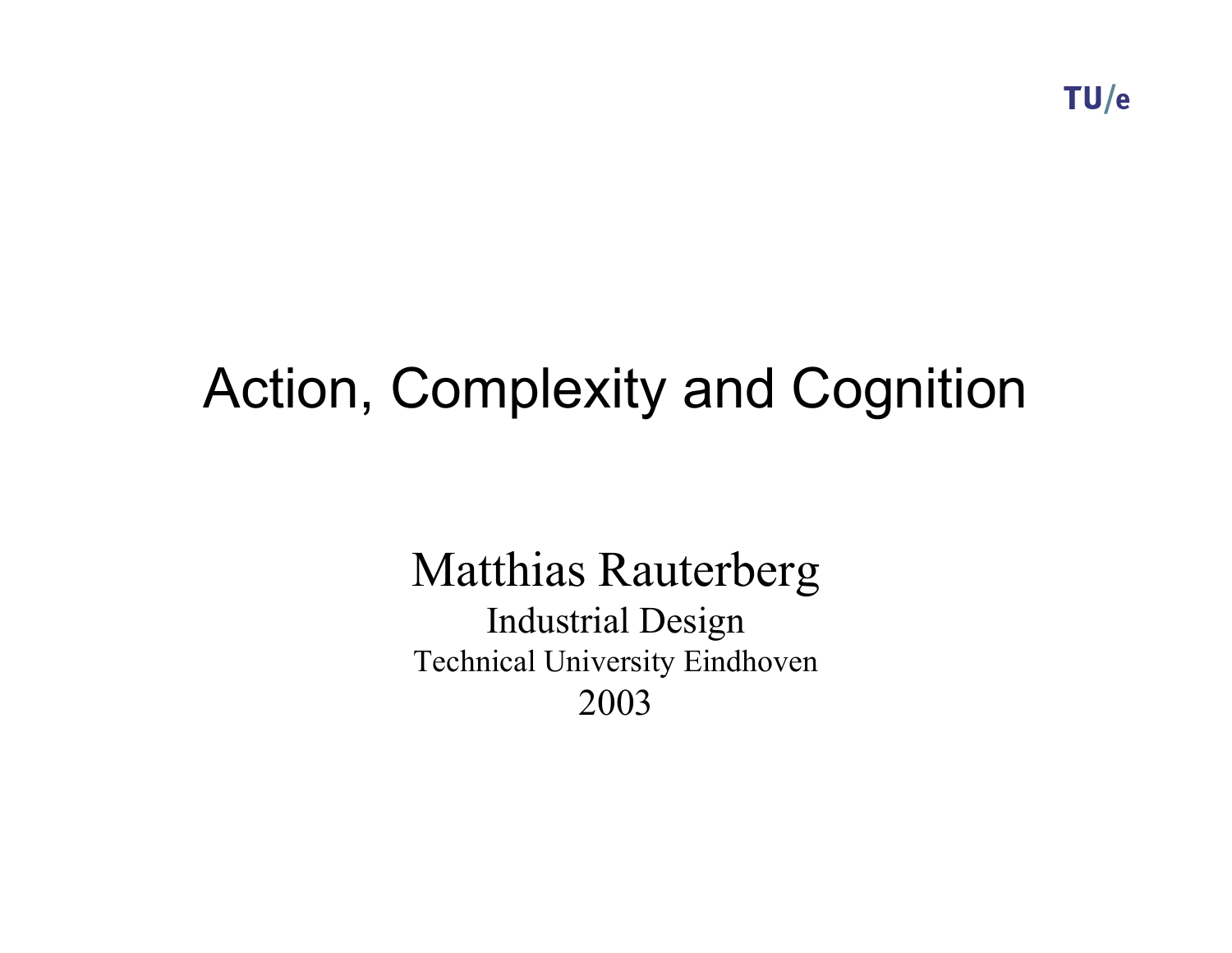## Possible Interpretations of 'Information'

1.) 'Information' as a message (syntax) 2.) 'Information' as the meaning of a message (semantic) 3.) 'Information' as the effect of a message (pragmatic) 4.) 'Information' as a process 5.) 'Information' as knowledge 6.) 'Information' as an entity of the world

**Ref**: Folberth, O. & Hackl, C. (1986, eds.) Der Informationsbegriff in Technik und Wissenschaft. München: Oldenbourg.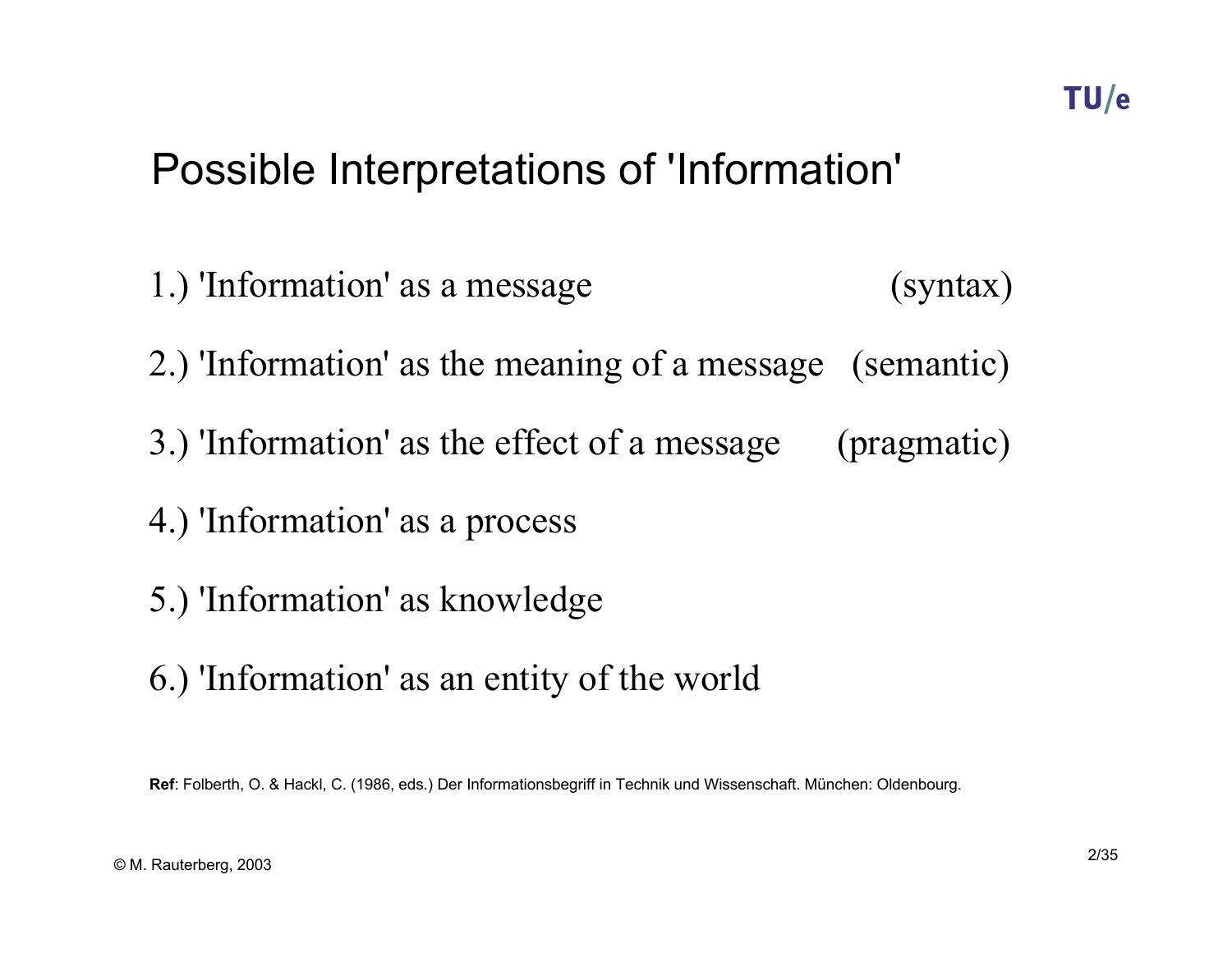## "Information" for Learning Systems

| before reception                               | after reception         | <b>Author</b>       |
|------------------------------------------------|-------------------------|---------------------|
| dof of the decision                            | content of the decision | <b>HARTLEY 1928</b> |
| uncertainty                                    | certainty               |                     |
| <b>SHANNON 1949</b><br>uncertainty             | information             |                     |
| <b>BRILLOUIN 1964</b><br>potential information | actual information      |                     |
| ZUCKER 1974<br><u>entropy</u>                  | amount of information   |                     |
| <b>TOPSØE 1974</b>                             |                         |                     |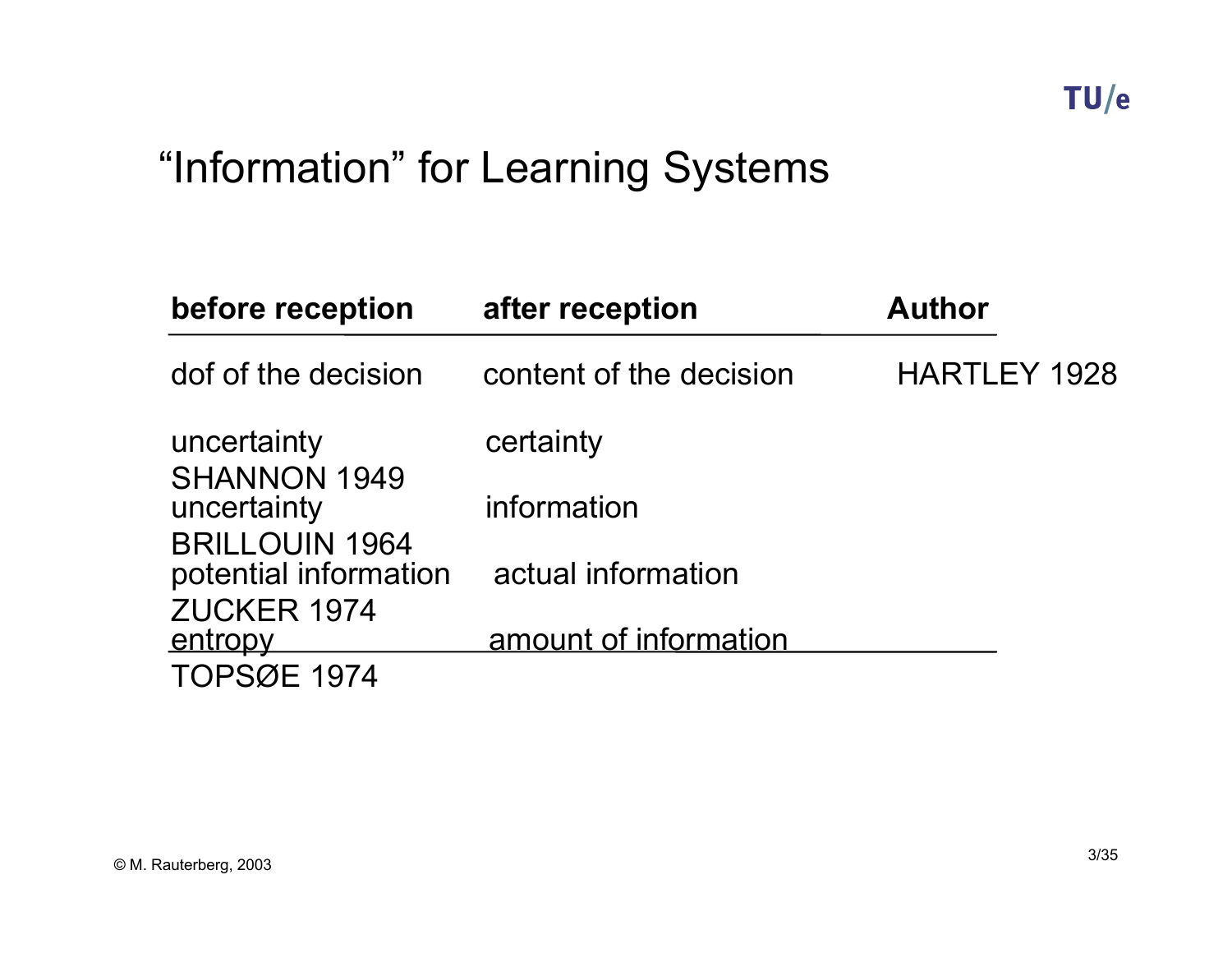## Incongruity and Learning



**Ref**: Rauterberg, M. (1995). About a framework for information and information processing of learning systems. In: E. Falkenberg, W. Hesse &  $\overline{\phantom{a}}$ A. Olive (eds.), Information System Concepts--Towards a consolidation of views (IFIP Working Group 8.1, pp. 54-69). London: Chapman&Hall.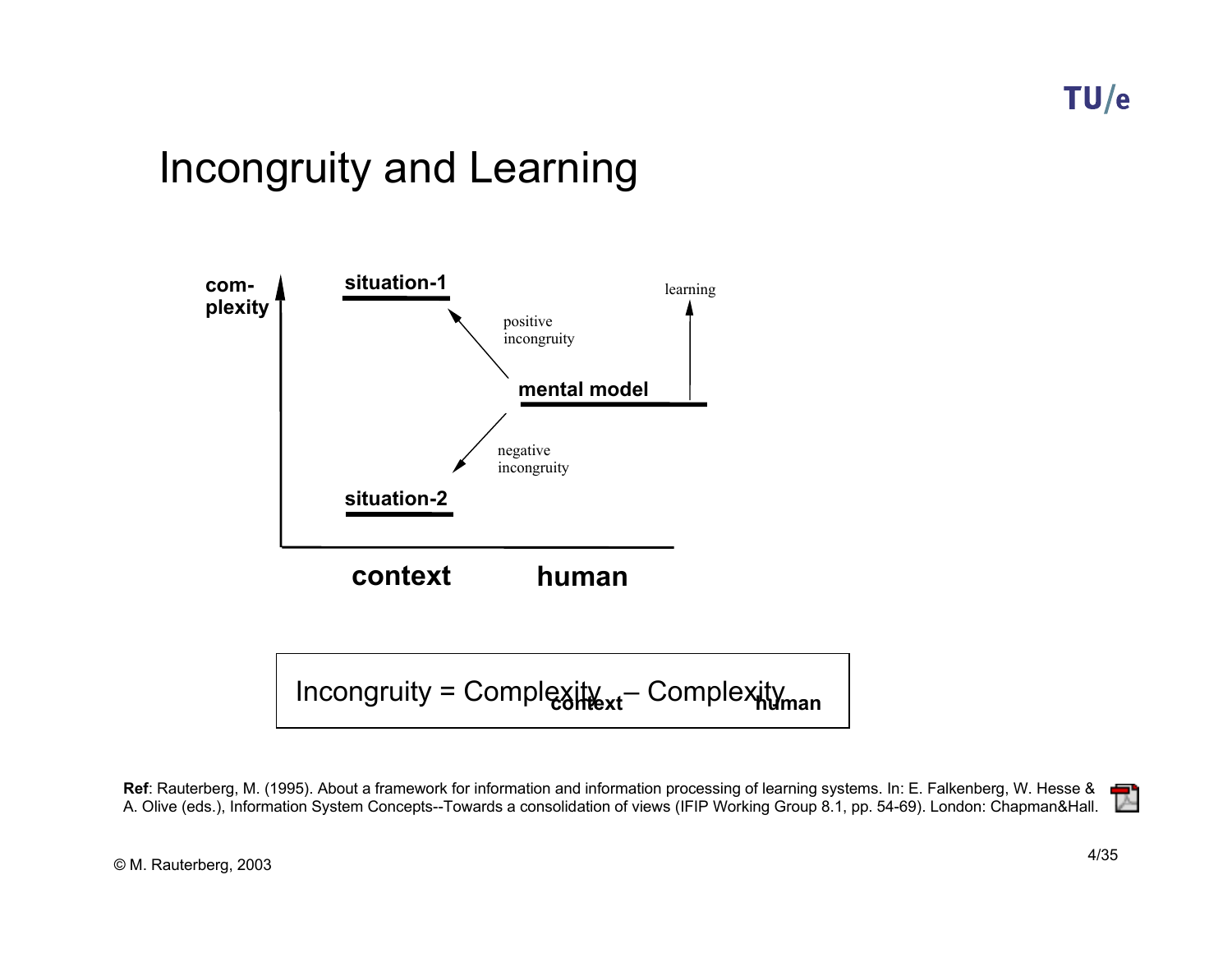## The Complete Action Cycle

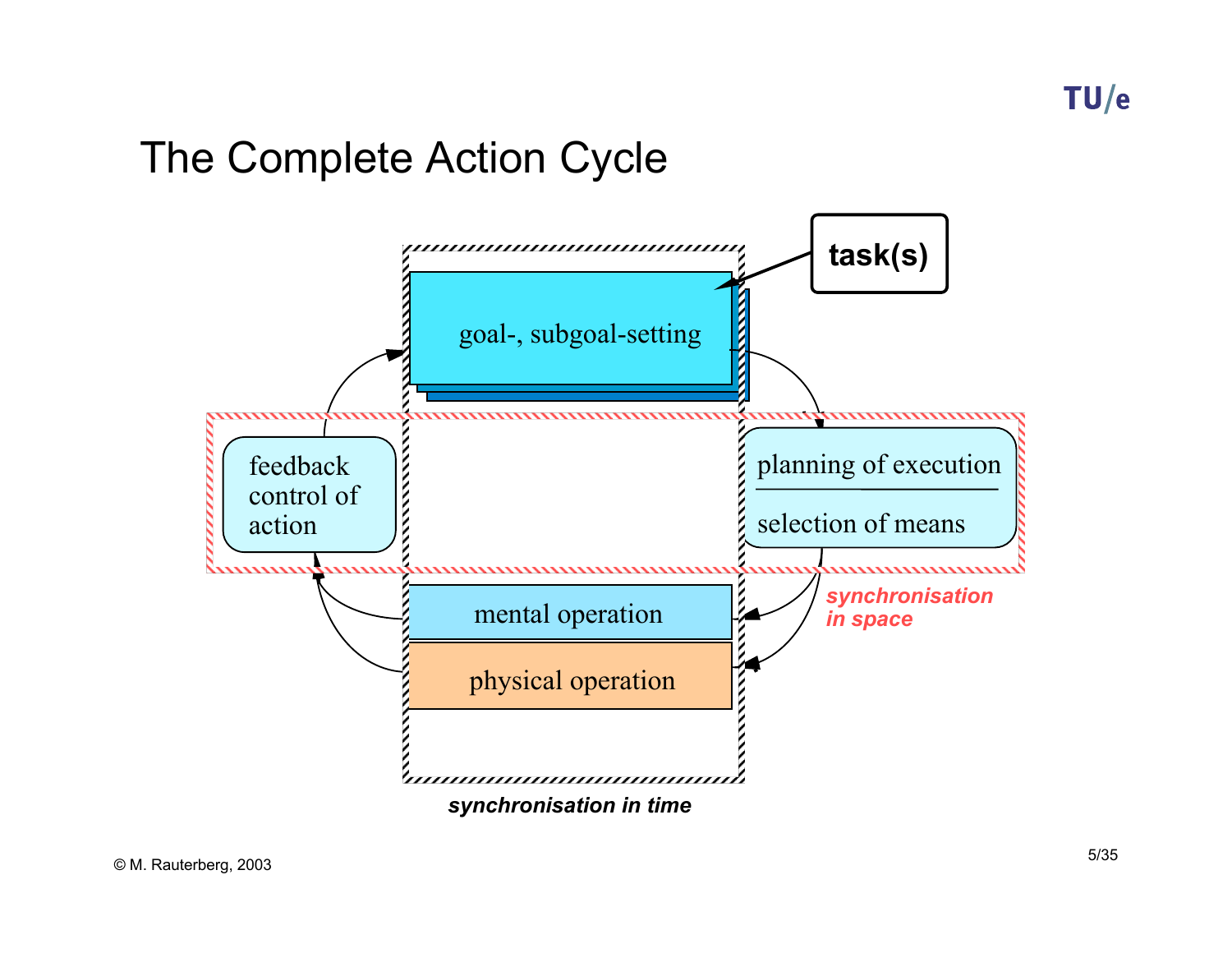## The Idea

Any human task solving process can be described in a finite state-transition chain, if the task can be described in an 'action space', specified by a **finite** set of states ( ) and transitions [ ].

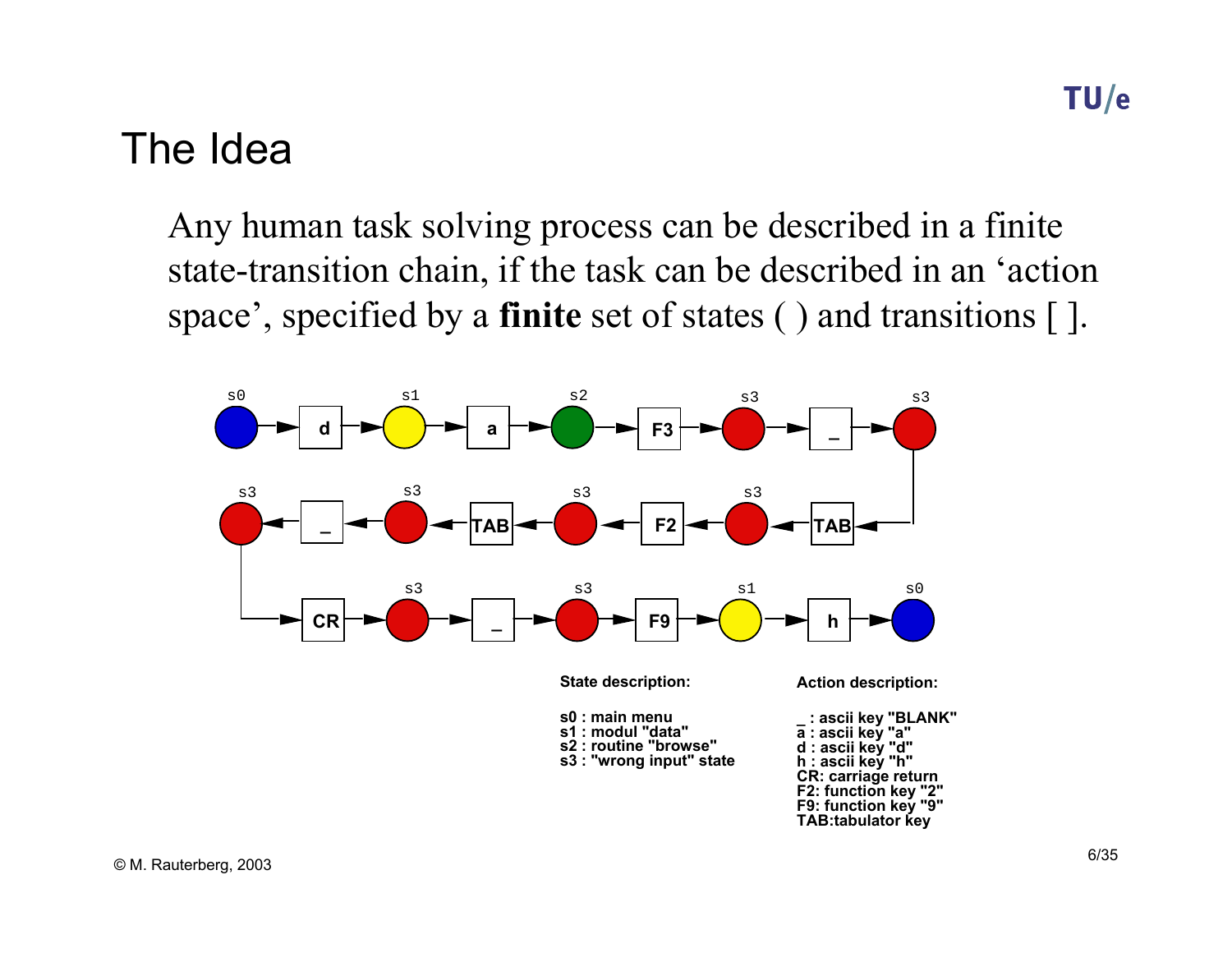## The Folding Operation in Petri Nets

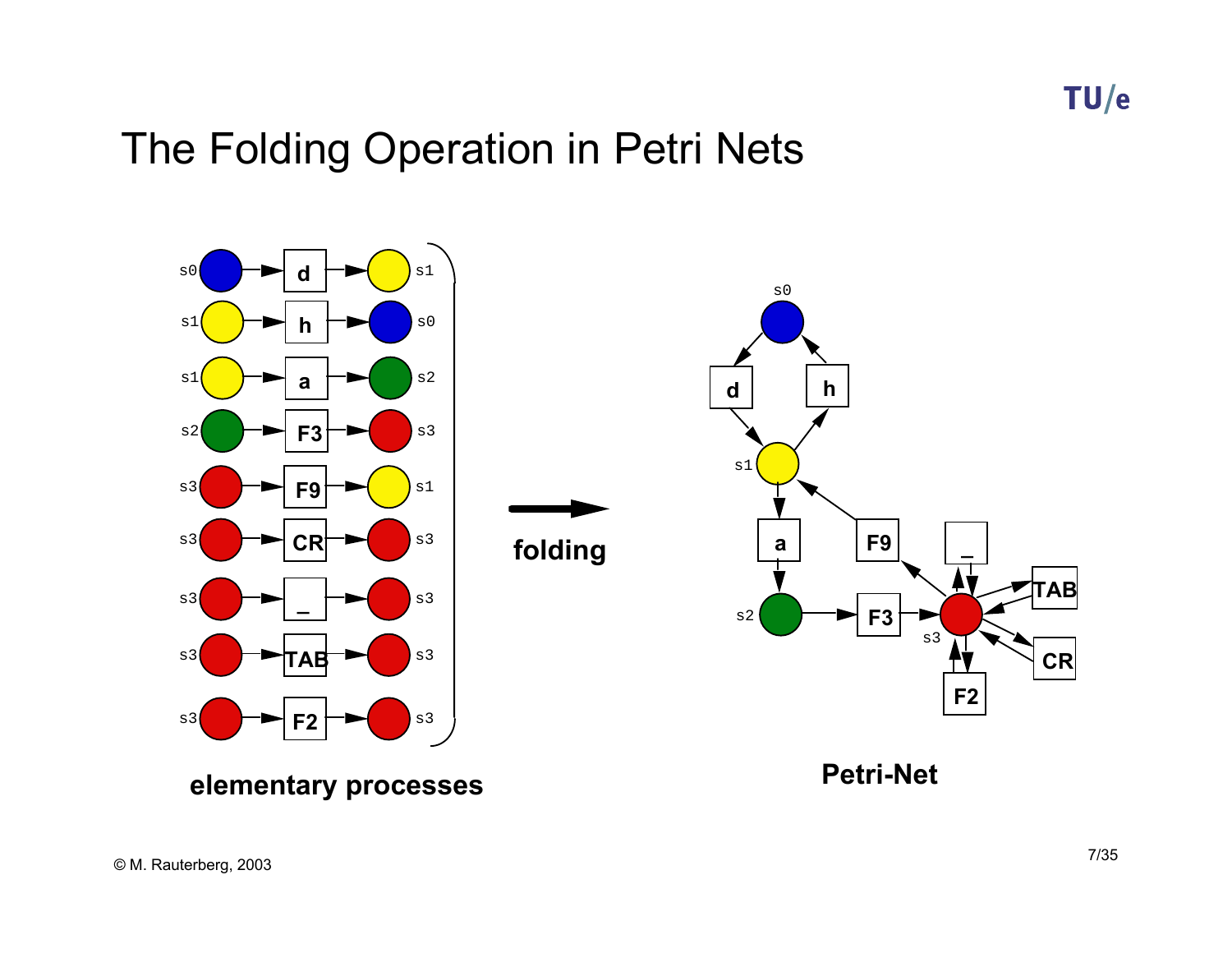## Task Description

In the experiment all 12 users had to play the role of a camping place manager. This manager uses a database system with a data base consisting of three data files: PLACE, GROUP, and ADDRESS. All users had to solve the following four different tasks operating the database system:

#### **Task 1: "How many data records are in the file ADDRESS, in the file PLACE, and in the file GROUP? Find out, please."**

The user has to activate a specific menu option ("Datafile" in module "Info" of the menu interface) and to read the file size (solutions: PLACE = 17 data records, GROUP = 27 data records, ADDRESS = 280 data records).

#### **Task 2: "Delete only the last data record of the file ADDRESS, the file PLACE, and the file GROUP (sorted by the attribute 'namekey')."**

The user has to open (sorted according to the given attribute), select and delete the last data record (file: PLACE, GROUP, ADDRESS).

**Task 3: "Search and select the data record with the namekey 'D..8000C O M' in the file ADDRESS, and show the content of all attributes of this data record on the screen. Correct this data record for the following attributes: State: Germany, Place number: 07. Remarks: Database system dealer can give a demonstration."**

The user must select a certain data record (file: ADDRESS), update the data record with regard to the three attributes: State, Place number, Remarks.

#### **Task 4: "Define a filter for the file PLACE with the following condition: all holidaymakers arrived on date 02/07/87. Apply this filter to the file PLACE, and show the content of all selected data records in the mask browsing mode on the screen."**

The user must define a filter for the attribute "arrival date", apply the filter to the data file PLACE, and display the content of each data record found on the screen.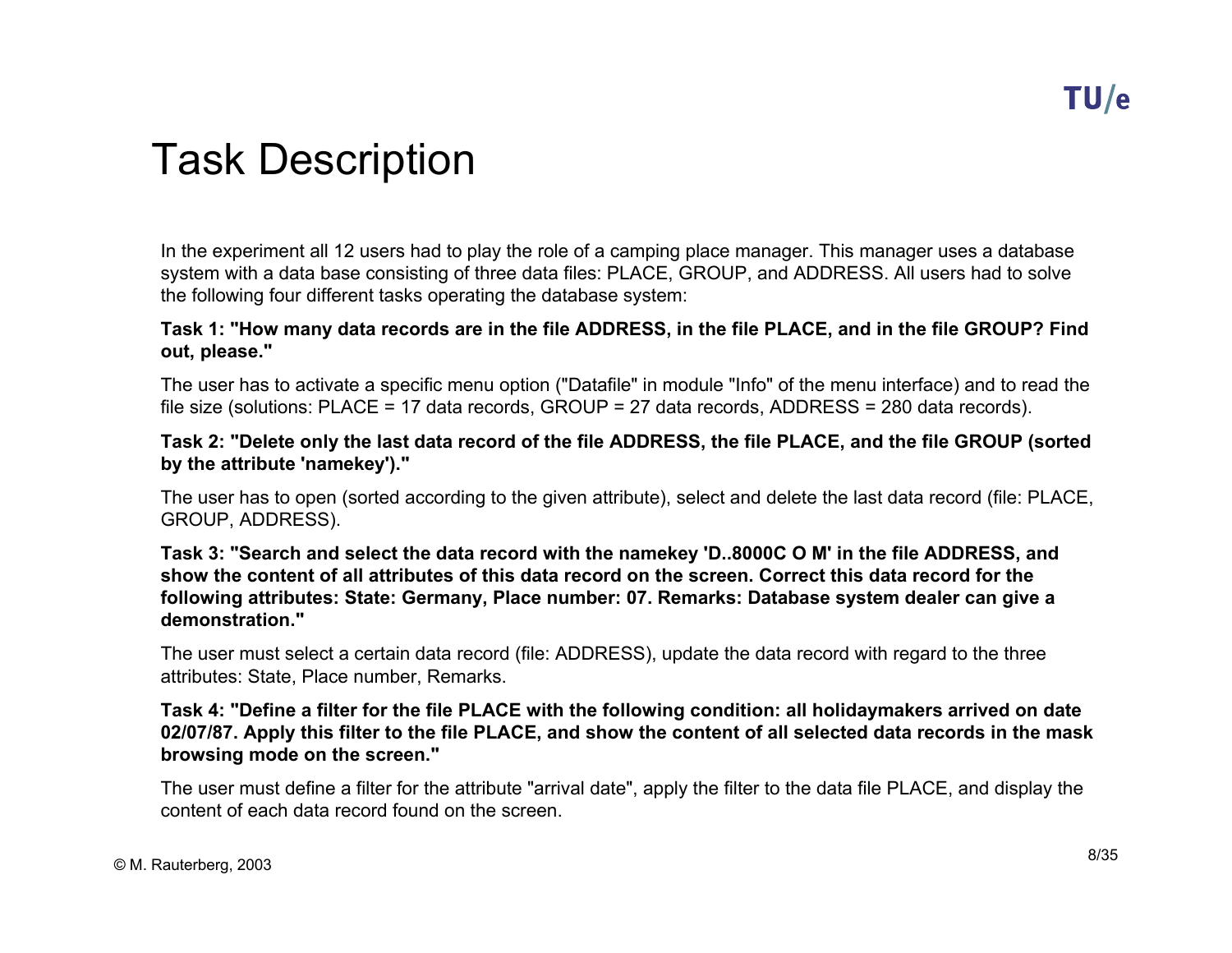## System Description

The dialog system was the relational data base system ADIMENS version 2.21 with a character oriented user interface (CUI) running on standard IBM PC's with standard keyboard.

The whole dialog structure is strictly hierarchical organized with three levels:

- (1) the main menu has 7 dialog operations (ordinary ASCII characters chosen from a menu) to go down to 7 different modules, and 5 function keys with specific semantics;
- (2) at the module level each module has exactly 4 different dialog operations to change to routines and on average 4.1 ( $\pm$ 1.7; range: 0-5) function keys with specific semantics;
- (3) at the routine level the user has only on average 3.7 ( $\pm$ 2.9; range: 0-10) different function keys to control the dialog (additionally all ASCII keys and the 4 cursor keys are usable).

The number of all ordinary dialog contexts (main menu, modules, routines) is 1+7\*4=29.

But to describe the complete dialog structure with all help, error and additional dialog states we need at least 144 different system states.

To change from one state to the other the system offers overall 358 different dialog operations (transitions).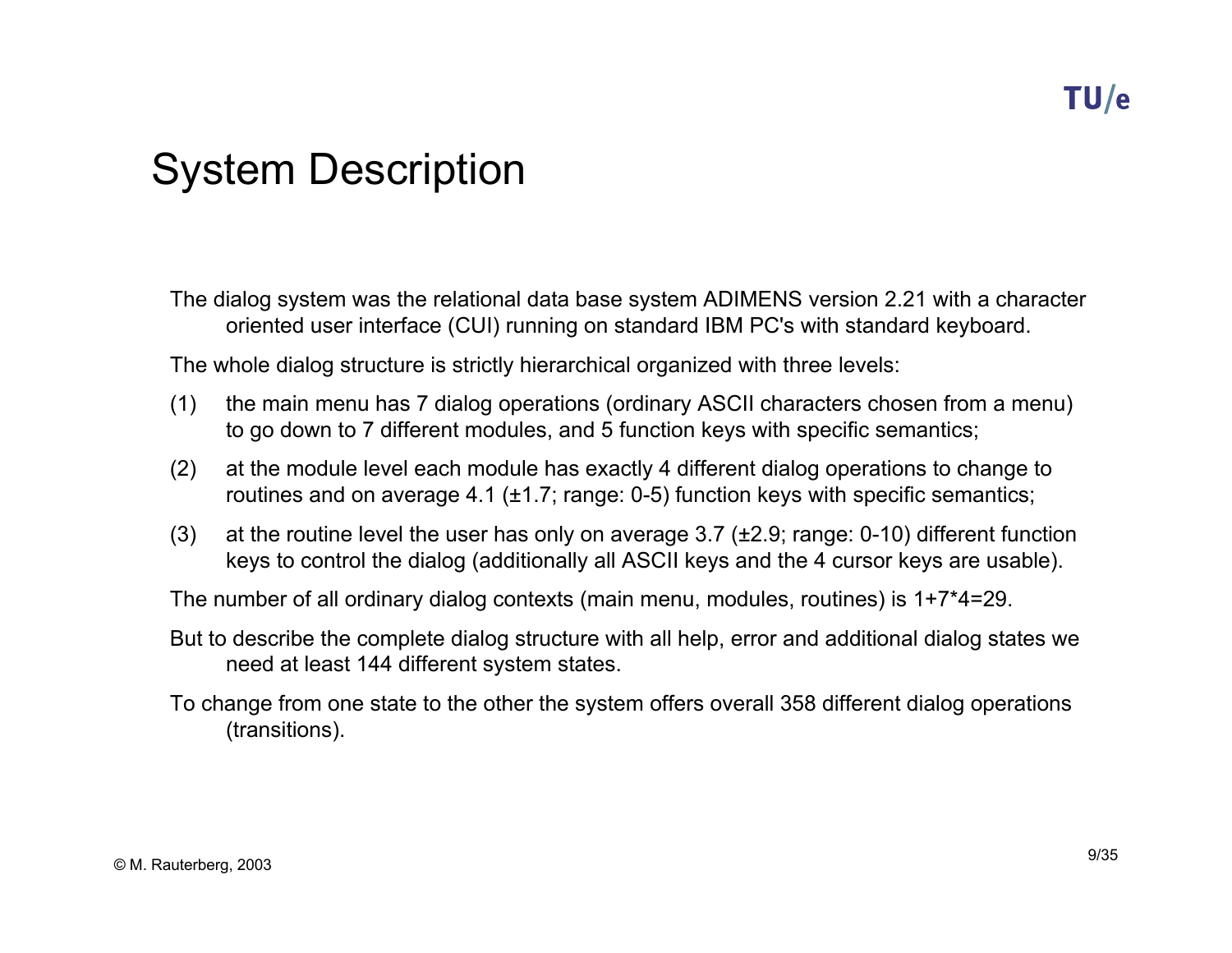TU/e

## Observable Data

![](_page_9_Figure_2.jpeg)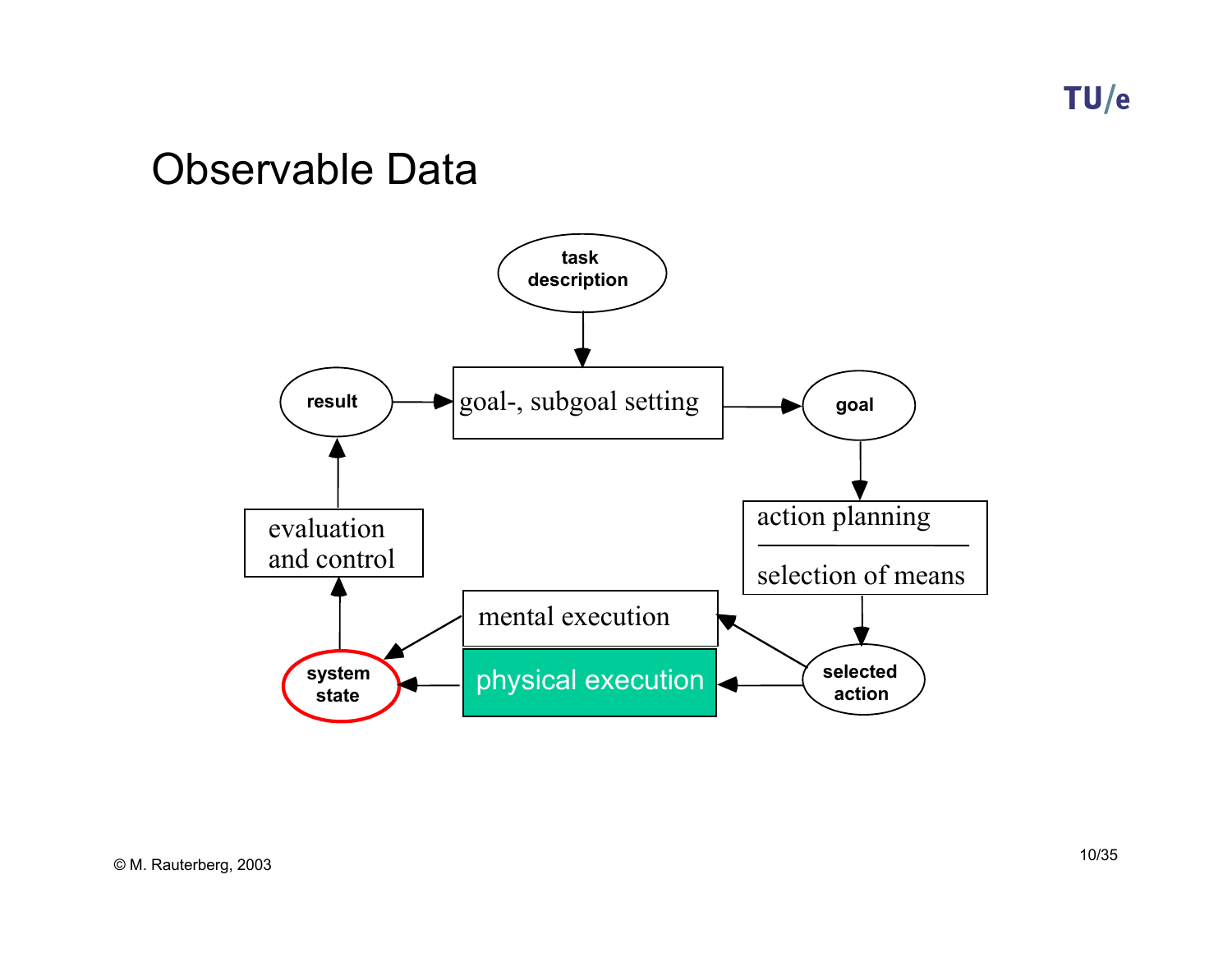## Example of a task solving process

![](_page_10_Figure_2.jpeg)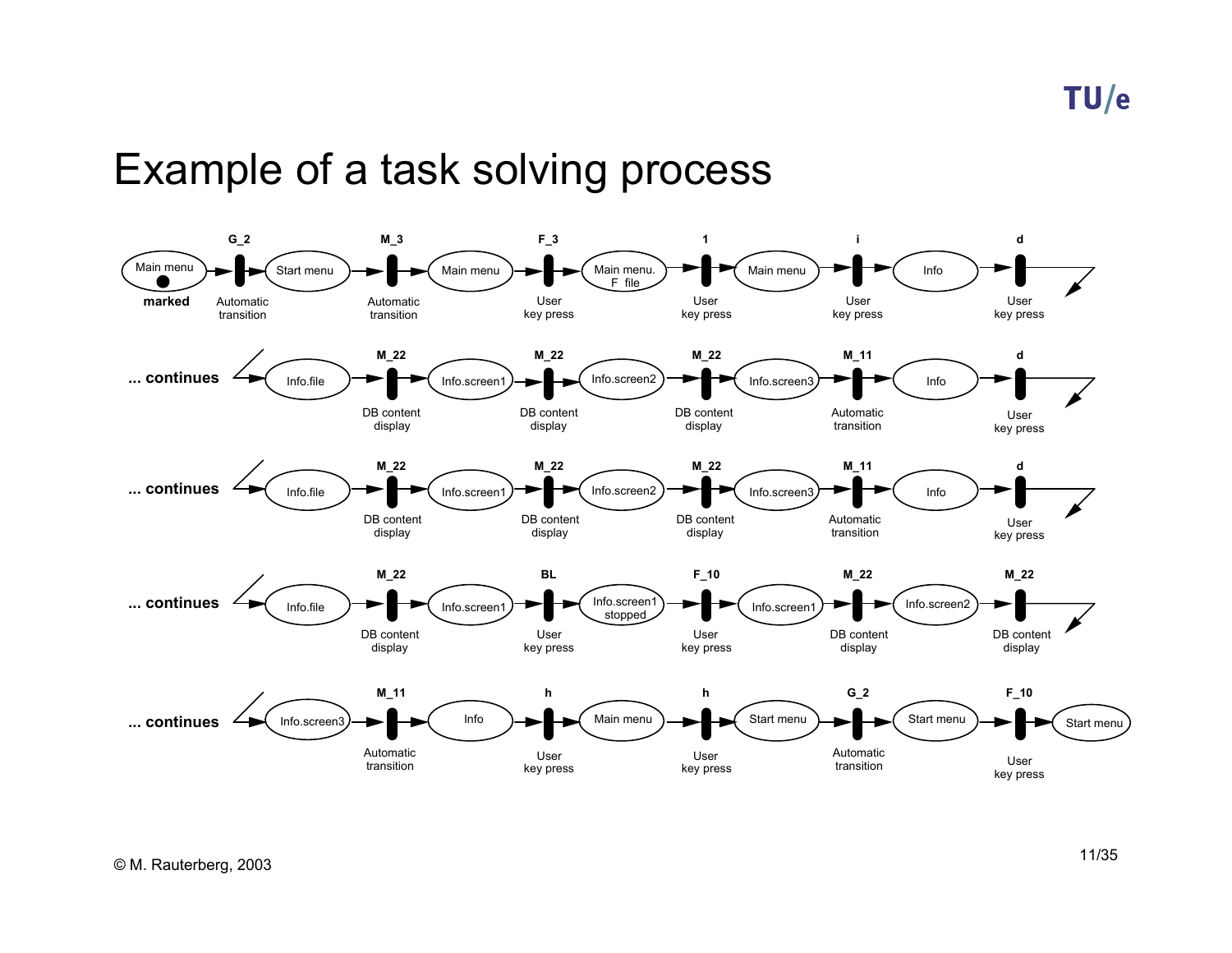## How to Extract the User's Mental Model?

![](_page_11_Figure_2.jpeg)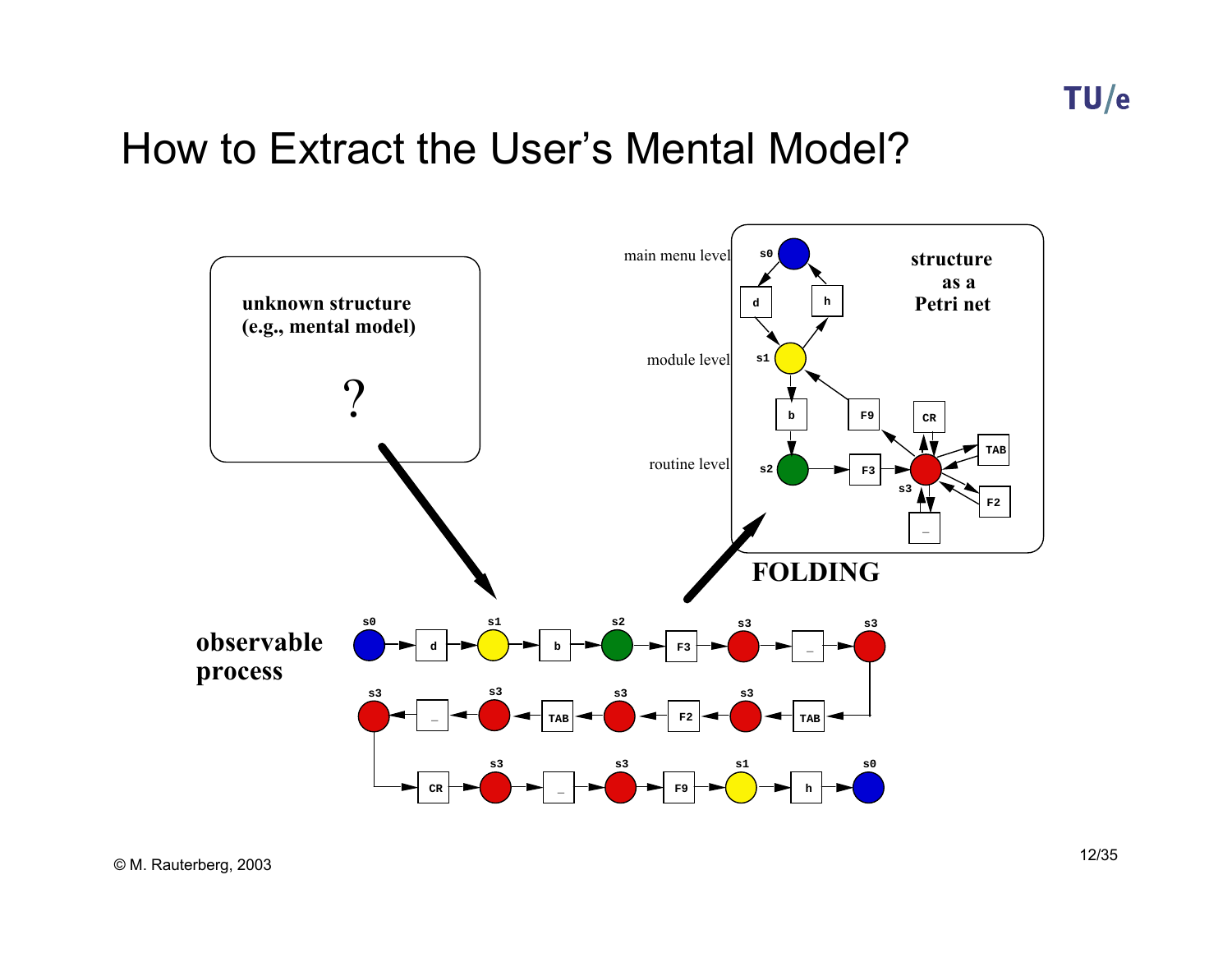## How to measure complexity?

#### In Computer Science...

- •algorithmic information (Solomonoff-Kolmogorov-Chaitin)
- •computational universality
- $\bullet$ computational time/space
- •according McCabe in graph theory

#### In Physics...

- •thermodynamics potentials
- $\bullet$ long-range order
- $\bullet$ long-range mutual information
- •self-similar structures
- $\bullet$ thermodynamic depth
- •logical depth

#### In Psychology...

- •properties of objects (e.g. valence)
- $\bullet$ properties of attributes (e.g. ordinality)
- •properties of cognitive structure (e.g. centrality)

![](_page_12_Picture_18.jpeg)

7.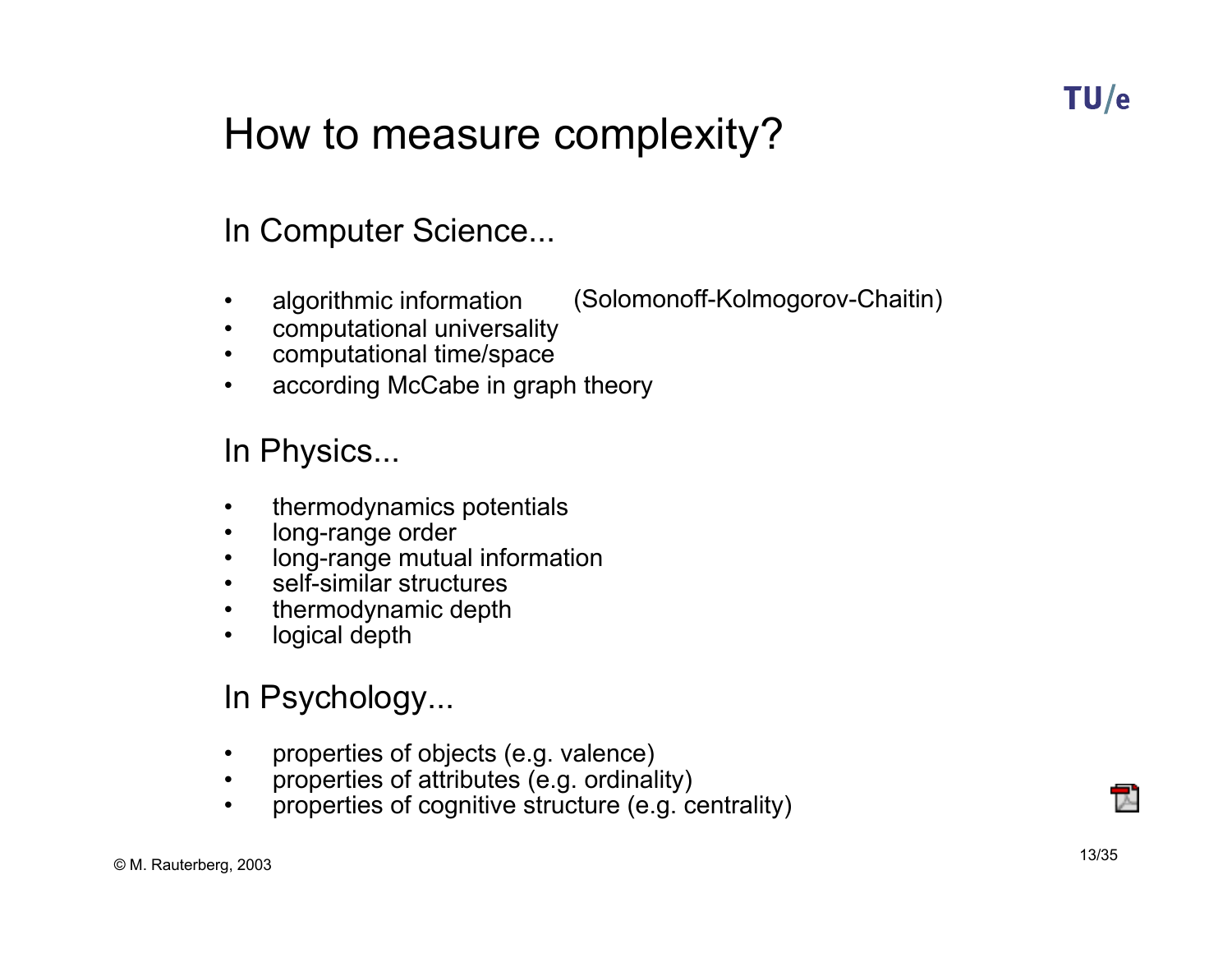# Net Complexity Metrics

![](_page_13_Figure_2.jpeg)

**Ref**: Rauterberg, M. (1992). A method of a quantitative measurement of cognitive complexity. In: G. van der Veer, M. Tauber, S. Bagnara 7. & M. Antalovits (eds.), Human-Computer Interaction: Tasks and Organisation--ECCE'92 (pp. 295-307). Roma: CUD.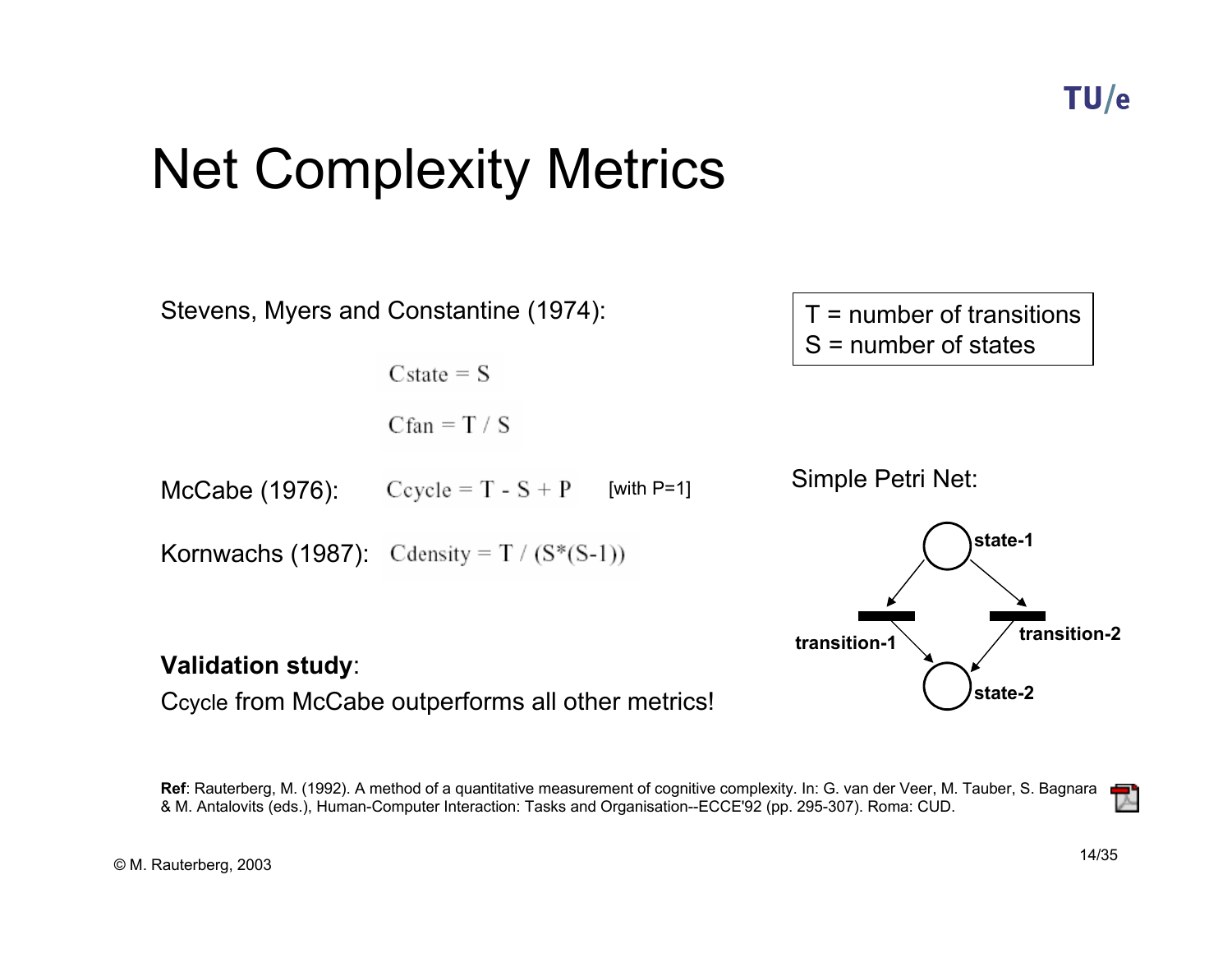## The AMME Program Structure

![](_page_14_Figure_2.jpeg)

![](_page_14_Figure_3.jpeg)

 $\odot$  M. Rauterberg, 2003 15/35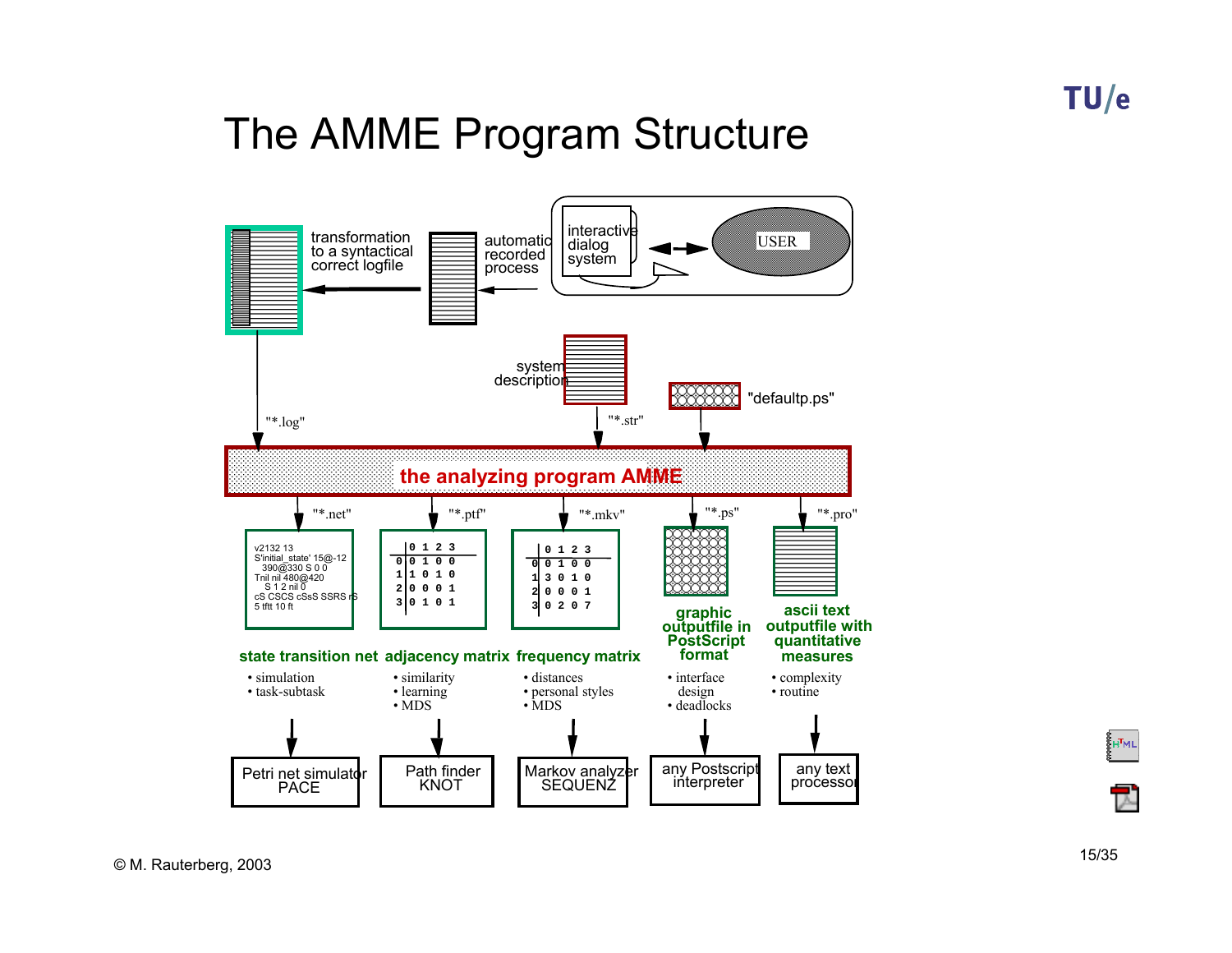### Behavioral Complexity (BC) àla McCabe (1976)

 $BC_{cycle} = T - S + 1$ 

![](_page_15_Figure_3.jpeg)

Experiment: N=6 novices; N=6 experts 4 tasks with a databaseMetric BC=C**cycle**

**Ref**: Rauterberg, M. (1993). AMME: an Automatic Mental Model Evaluation to analyze user behaviour traced in a finite, discrete state space. *Ergonomics,* vol. 36(11), pp. 1369-1380.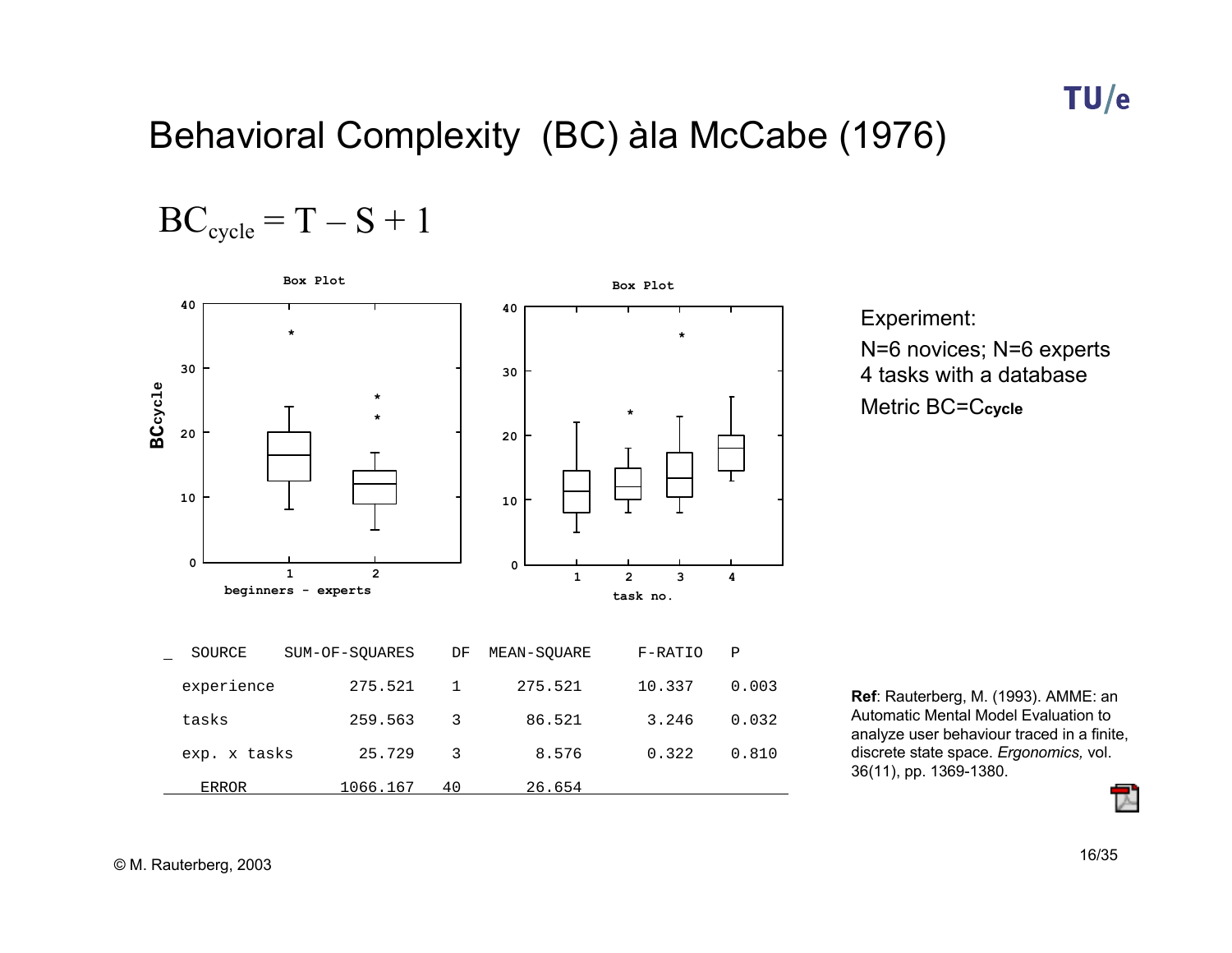## Validation of extracted Mental Models

![](_page_16_Figure_2.jpeg)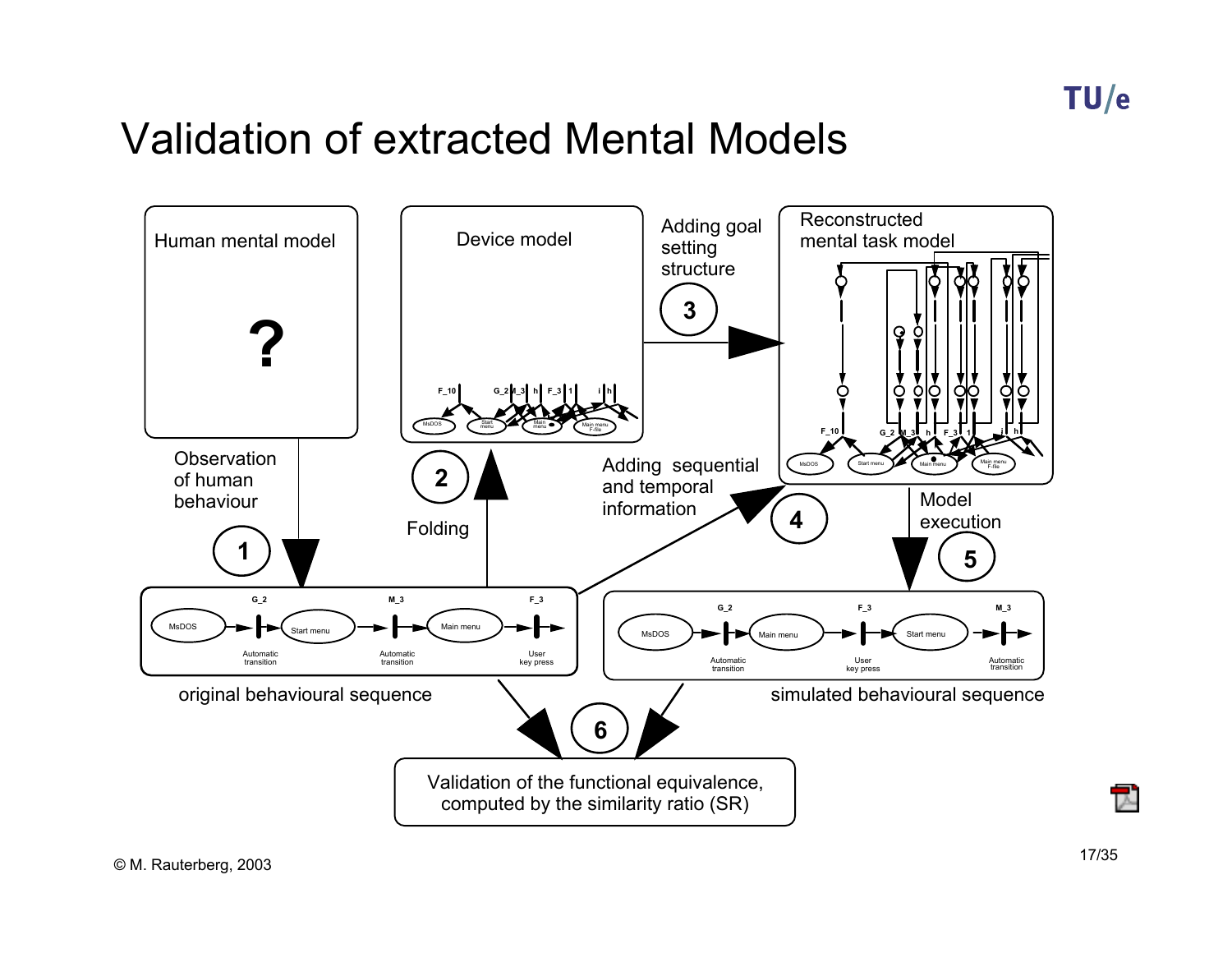## The Similarity Ratio SR

$$
SR = \left[ \left. 1 - \left( \sum_{t=1}^{N_{sim}} |R_{\text{org},t} - R_{\text{sim},t}| + \sum_{N_{sim+1}}^{N_{\text{org}}} \max(R_{\text{org}}) \right) / N_{\text{org}}^2 \right] * 100\%
$$

*Legend*: **R** is the absolute rank position in the **orig**inal or **sim**ulated process

|  |  |  |  | Table 1. The model complexity (MC) and similarity ratios (SR) of model-1, -2, -3, and -4. |  |  |  |
|--|--|--|--|-------------------------------------------------------------------------------------------|--|--|--|
|--|--|--|--|-------------------------------------------------------------------------------------------|--|--|--|

|                               | Model-1 | Model-2 | Model-3                                                                    | Model-4   |
|-------------------------------|---------|---------|----------------------------------------------------------------------------|-----------|
| MC: absolute value            |         |         |                                                                            |           |
| SR: mean                      | 43 %    | 57 %    | 86 %                                                                       | $95\%$    |
| SR: standard deviation        | $+33\%$ | $+23\%$ | $\pm$ 12 %                                                                 | $\pm$ 1 % |
| SR: minimum  maximum          |         |         | $10\% \dots 83\%$ 32\% $\ldots$ 93\% 68\% $\ldots$ 94\% 94\% $\ldots$ 96\% |           |
| number of simulated sequences | -11     |         |                                                                            |           |

**Ref**: Rauterberg, M. (1995). From novice to expert decision behaviour: a qualitative modelling approach with Petri nets. In: Y. Anzai, K. Ogawa & H. Mori (eds.), Symbiosis of Human and Artifact: Human and Social Aspects of Human-Computer Interaction--HCI'95 (Advances in Human Factors/Ergonomics, Vol. 20B, pp. 449-454). Amsterdam: Elsevier.

![](_page_17_Picture_9.jpeg)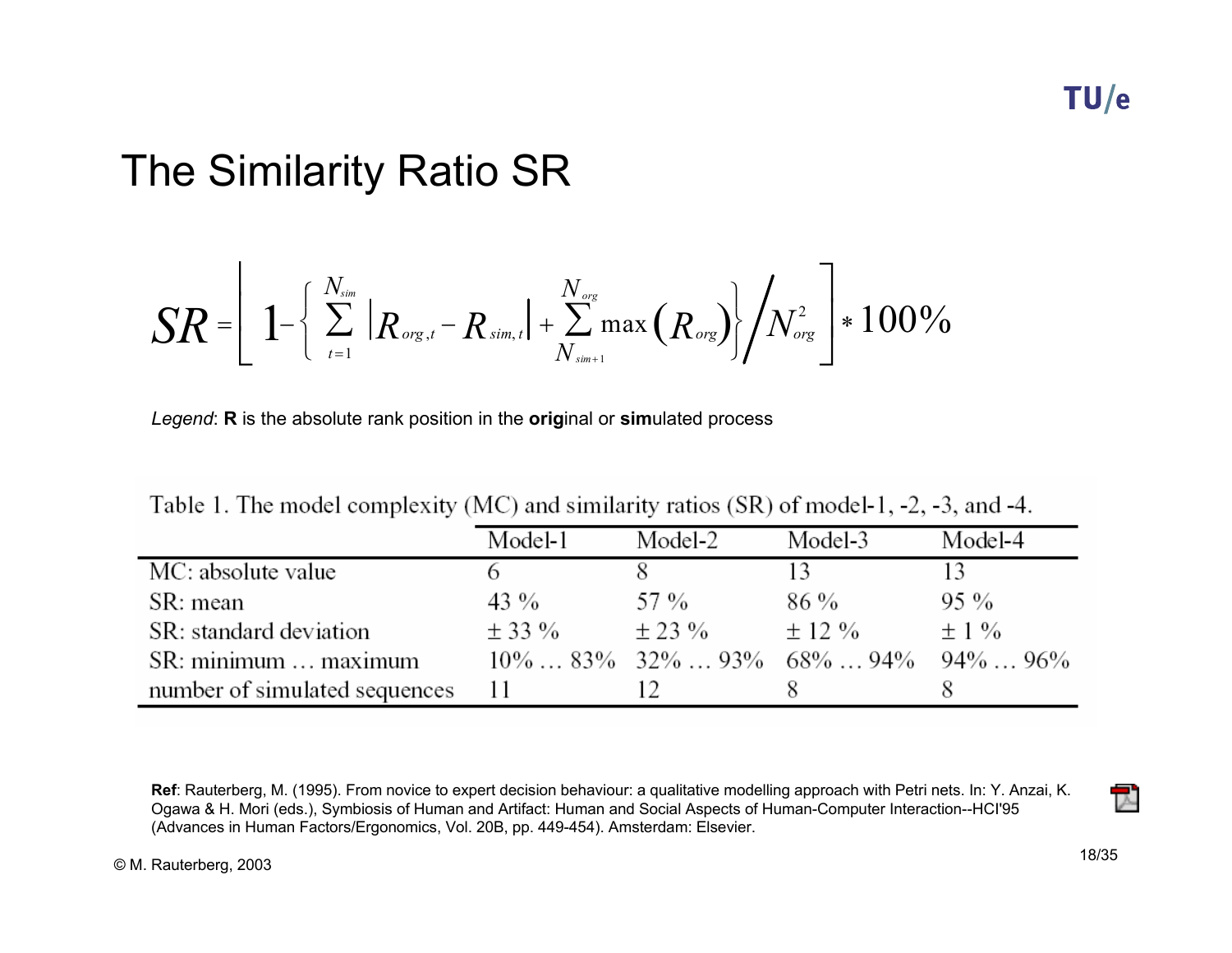|           | original    |             | Simulated logfiles with Model-1 |                         |             |             |             |              |             |             |              |              |
|-----------|-------------|-------------|---------------------------------|-------------------------|-------------|-------------|-------------|--------------|-------------|-------------|--------------|--------------|
| <b>SR</b> | 43%         | 40%         | 77%                             | 76%                     | 10%         | 10%         | 79%         | 67%          | 10%         | 10%         | 10%          | 83%          |
|           | $\mathbf d$ | $\mathbf d$ | $\mathbf d$                     | $\mathbf d$             | $\mathbf d$ | $\mathbf d$ | $\mathbf d$ | $\mathbf d$  | $\mathbf d$ | $\mathbf d$ | $\mathbf d$  | $\mathbf d$  |
|           | $\bf{a}$    | $\mathbf a$ | $\mathbf a$                     | $\mathbf{a}$            | $\mathbf h$ | $\mathbf h$ | $\mathbf a$ | $\mathbf{a}$ | $\mathbf h$ | $\mathbf h$ | $\mathbf{h}$ | $\mathbf{a}$ |
|           | F3          | F3          | F3                              | F3                      |             |             | F3          | F3           |             |             |              | F3           |
|           | space       | <b>TAB</b>  | <b>TAB</b>                      | space                   |             |             | <b>TAB</b>  | space        |             |             |              | F9           |
|           | space       | F9          | space                           | CR                      |             |             | CR          | space        |             |             |              | $\mathbf{a}$ |
|           | <b>TAB</b>  | $\mathbf h$ | F2                              | space                   |             |             | CR          | CR           |             |             |              | F3           |
|           | F2          |             | F2                              | F9                      |             |             | <b>TAB</b>  | space        |             |             |              | <b>TAB</b>   |
|           | <b>TAB</b>  |             | CR                              | $\mathbf{a}$            |             |             | space       | F9           |             |             |              | CR           |
|           | CR          |             | F9                              | F3                      |             |             | F2          | ${\bf h}$    |             |             |              | space        |
|           | space       |             | $\mathbf{h}$                    | <b>TAB</b>              |             |             | F9          |              |             |             |              | space        |
|           | F9          |             |                                 | F9                      |             |             | ${\bf h}$   |              |             |             |              | F9           |
|           | $\mathbf h$ |             |                                 | $\mathbf a$             |             |             |             |              |             |             |              | ${\bf h}$    |
|           |             |             |                                 | $\bullet\bullet\bullet$ |             |             |             |              |             |             |              |              |

### Simulation Results: Model-1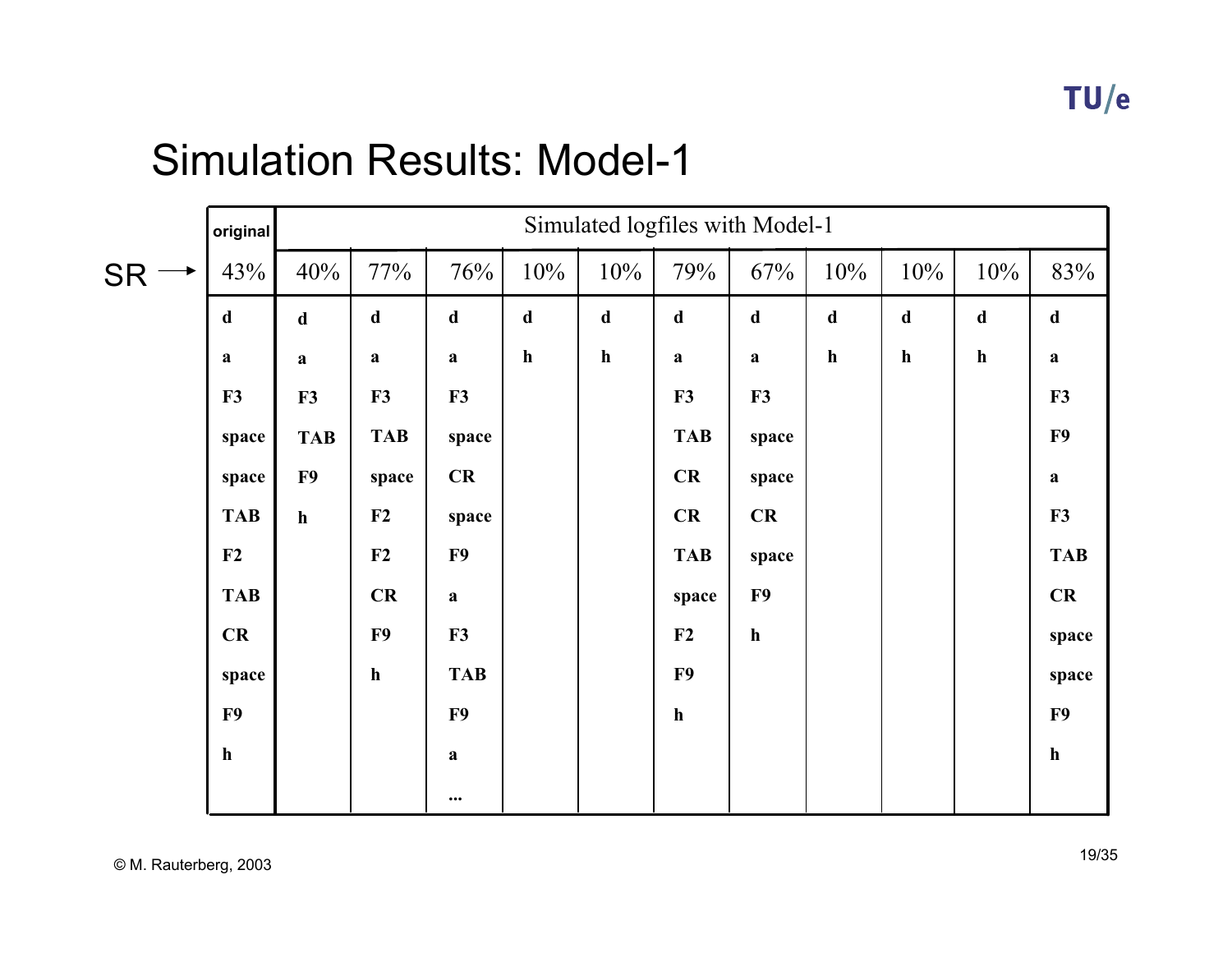### Simulation Results: Model-4

|                | original       |                | Simulated logfiles with Model-4 |              |                |             |                |              |                |                |                |              |             |
|----------------|----------------|----------------|---------------------------------|--------------|----------------|-------------|----------------|--------------|----------------|----------------|----------------|--------------|-------------|
| <b>SR</b><br>→ | 95%            | 94%            | 94%                             | 96%          | 96%            | 94%         | 96%            | 94%          | 94%            | 94%            | 94%            | 94%          | 96%         |
|                | d              | d              | $\mathbf d$                     | $\mathbf d$  | d              | $\mathbf d$ | $\mathbf d$    | $\mathbf d$  | $\mathbf d$    | d              | $\mathbf d$    | $\mathbf d$  | $\mathbf d$ |
|                | a              | a              | a                               | a            | a              | a           | a              | a            | a              | a              | a              | a            | a           |
|                | F3             | F3             | F3                              | F3           | F3             | F3          | F3             | F3           | F3             | F3             | F <sub>3</sub> | F3           | F3          |
|                | space          | space          | space                           | space        | space          | space       | space          | space        | space          | space          | space          | space        | space       |
|                | space          | space          | <b>TAB</b>                      | space        | space          | <b>TAB</b>  | space          | <b>TAB</b>   | space          | <b>TAB</b>     | <b>TAB</b>     | <b>TAB</b>   | space       |
|                | <b>TAB</b>     | space          | space                           | <b>TAB</b>   | <b>TAB</b>     | space       | <b>TAB</b>     | space        | space          | space          | space          | space        | <b>TAB</b>  |
|                | F2             | <b>TAB</b>     | <b>TAB</b>                      | <b>TAB</b>   | space          | <b>TAB</b>  | <b>TAB</b>     | <b>TAB</b>   | <b>TAB</b>     | space          | space          | <b>TAB</b>   | space       |
|                | <b>TAB</b>     | <b>TAB</b>     | space                           | space        | <b>TAB</b>     | space       | space          | space        | <b>TAB</b>     | <b>TAB</b>     | <b>TAB</b>     | space        | <b>TAB</b>  |
|                | CR             | F2             | F2                              | F2           | F2             | F2          | F2             | F2           | F2             | F2             | F2             | F2           | F2          |
|                | space          | CR             | CR                              | CR           | CR             | CR          | CR             | CR           | CR             | CR             | CR             | CR           | CR          |
|                | F <sub>9</sub> | F <sub>9</sub> | F <sub>9</sub>                  | F9           | F <sub>9</sub> | F9          | F <sub>9</sub> | F9           | F <sub>9</sub> | F <sub>9</sub> | F <sub>9</sub> | F9           | F9          |
|                | $\mathbf h$    | $\mathbf{h}$   | $\mathbf{h}$                    | $\mathbf{h}$ | h              | $\mathbf h$ | $\mathbf{h}$   | $\mathbf{h}$ | $\mathbf{h}$   | $\mathbf h$    | $\mathbf h$    | $\mathbf{h}$ | $\mathbf h$ |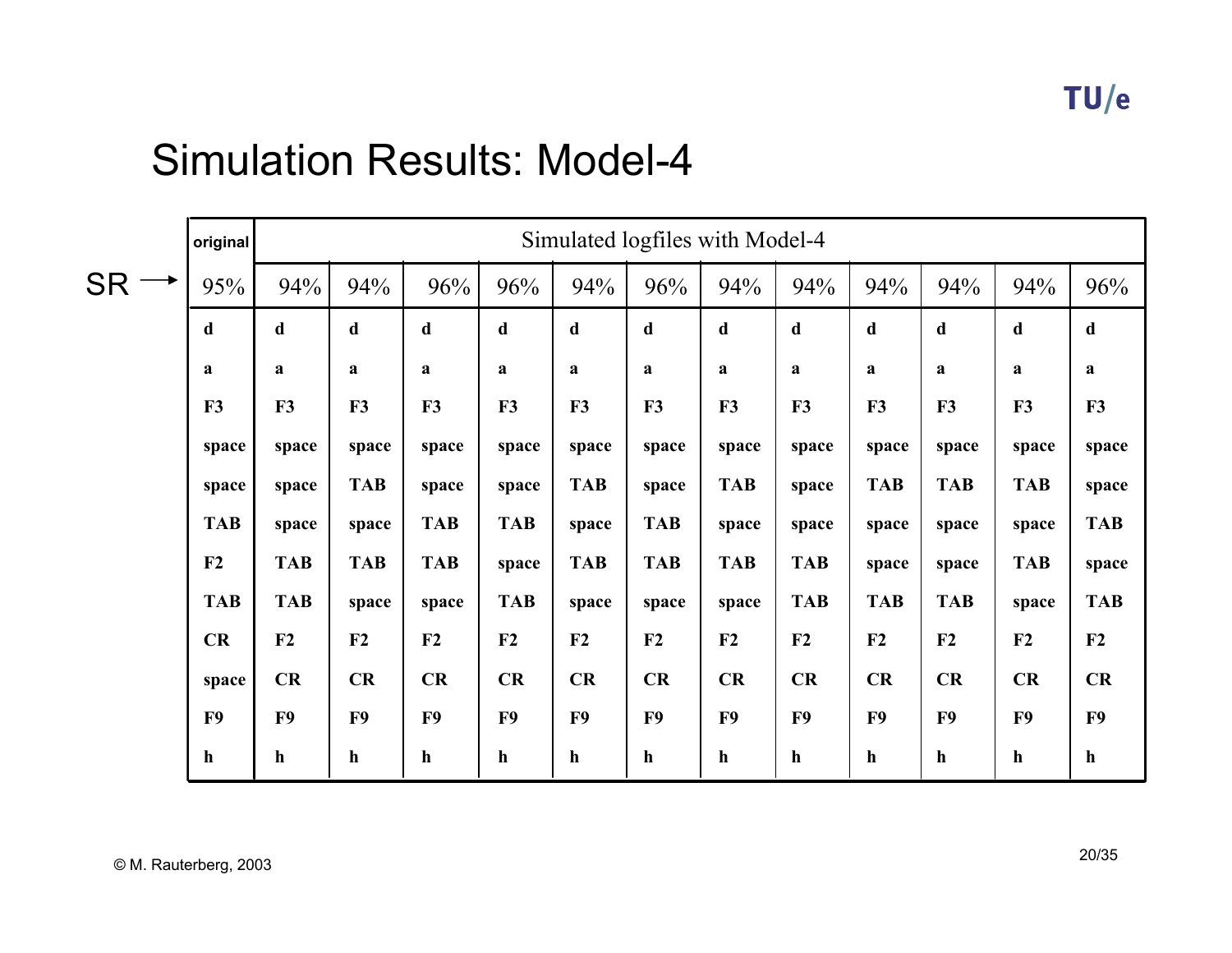## Model-2: event-driven goal setting

![](_page_20_Figure_2.jpeg)

**Ref**: Rauterberg, M., Fjeld, M. & Schluep S. (1997). Parallel or event-driven goal setting mechanism in Petri net based models of expert decision behaviour. In: S. Bagnara, E. Hollnagel, M. Mariani & L. Norros (eds.), Time and Space in Process Control--CSAPC'97 (Sixth European Conference on Cognitive Science Approaches to Process Control, pp. 98-102). Roma: CNR.

© M. Rauterberg, 2003 21/35

 $\overline{\phantom{a}}$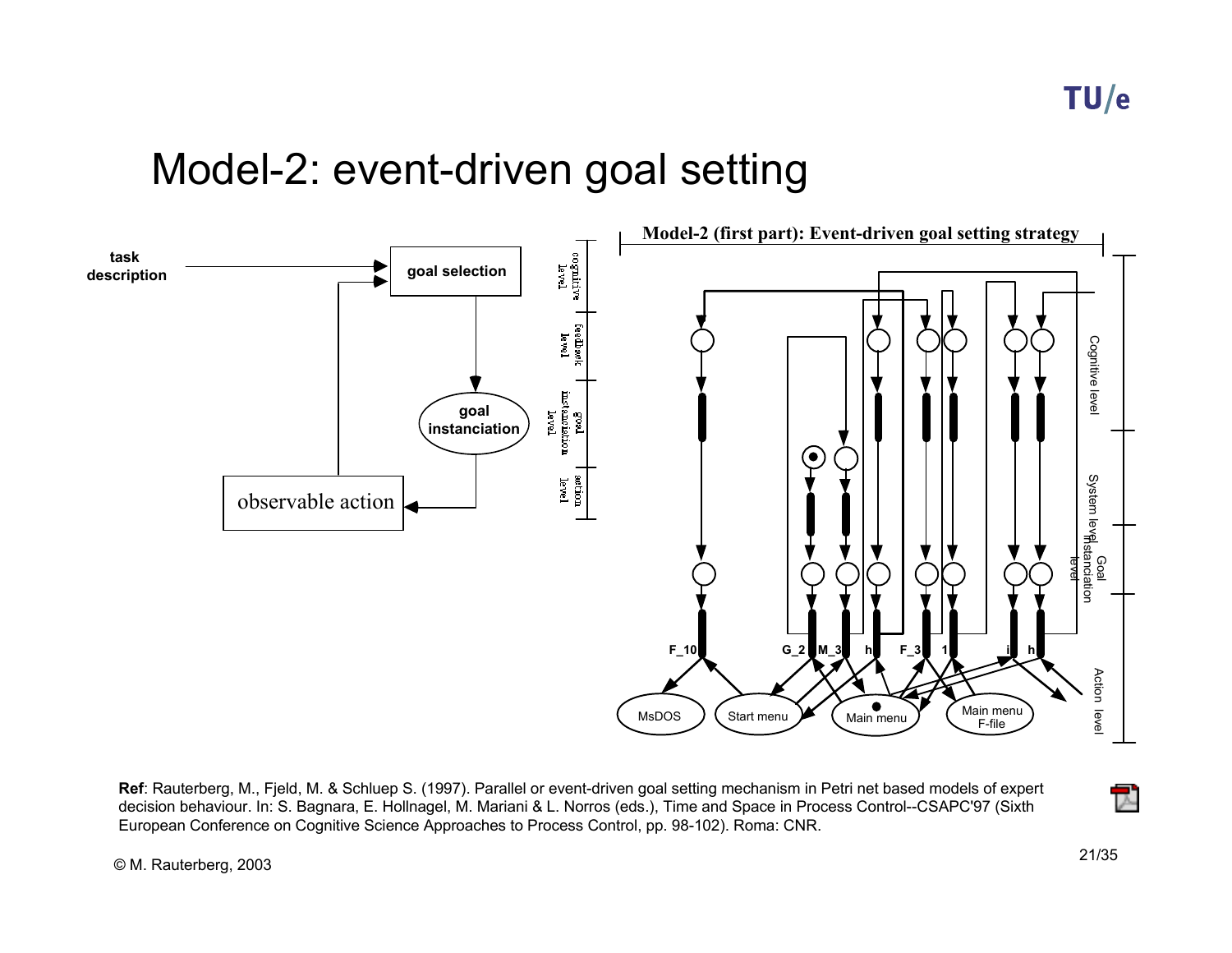TU/e

## Model-3: parallel goal setting without feedback

![](_page_21_Figure_2.jpeg)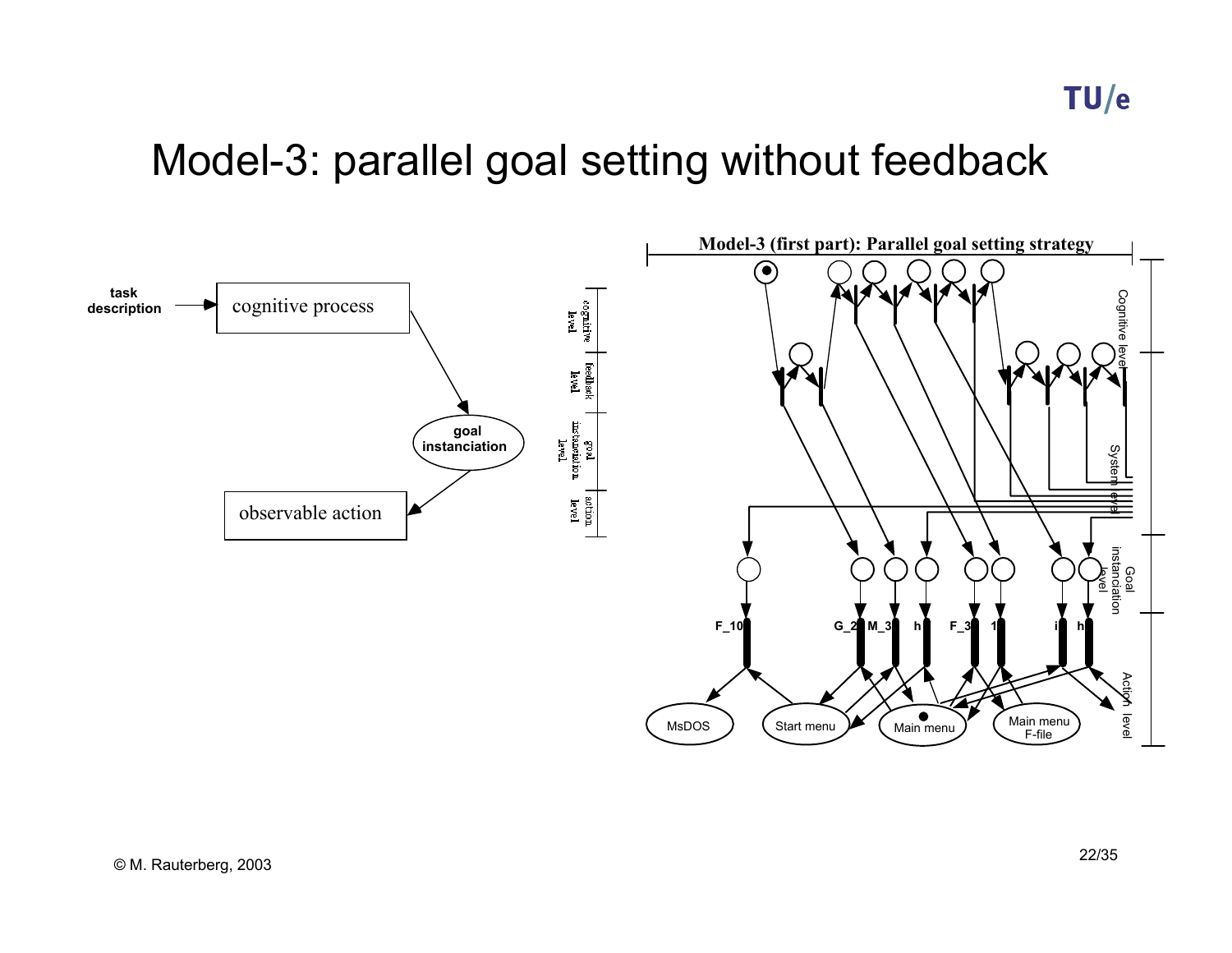## Model-4: parallel goal setting with feedback

![](_page_22_Figure_2.jpeg)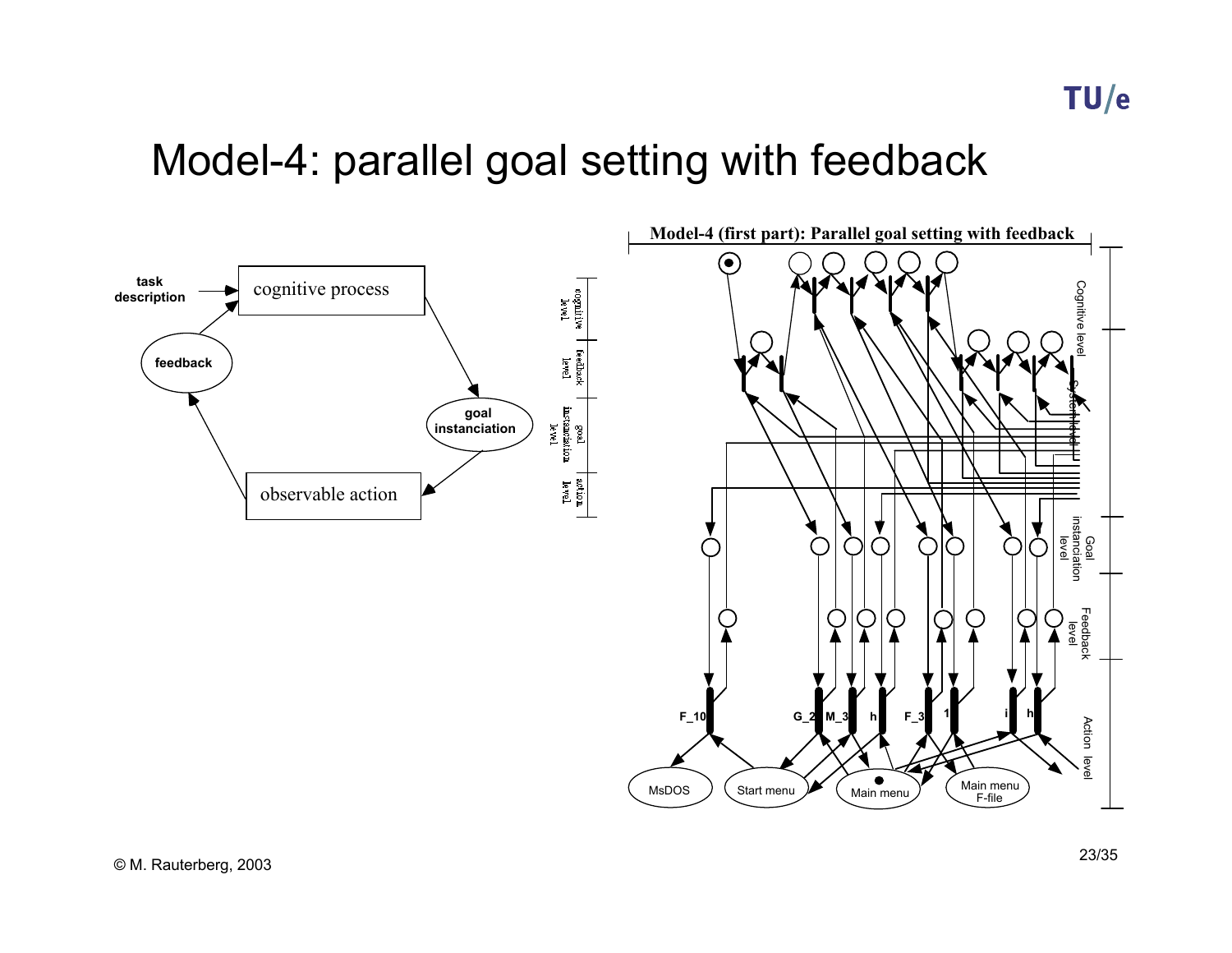## The Similarity Ratio SR

$$
SR = \left[ \left. 1 - \left( \sum_{t=1}^{N_{sim}} \left| R_{\text{org},t} - R_{\text{sim},t} \right| + \sum_{N_{sim+1}}^{N_{\text{org}}} \max \left( R_{\text{org}} \right) \right] / N_{\text{org}}^2 \right] * 100\%
$$

*Legend*: **R** is the absolute rank position in the **orig**inal or **sim**ulated process

|                                                        |  |  |  | Table 1: The model complexity (Ccycle) and similarity ratio (SR) of the modeling |  |  |  |  |  |  |  |
|--------------------------------------------------------|--|--|--|----------------------------------------------------------------------------------|--|--|--|--|--|--|--|
| approaches-1, -2, -3 and -4 [std:=standard deviation]. |  |  |  |                                                                                  |  |  |  |  |  |  |  |

|                                        | modeling<br>approach<br>no.1 | modeling approach<br>no. $2$ | modeling<br>approach<br>no. $3$ | modeling approach<br>no. $4$ |
|----------------------------------------|------------------------------|------------------------------|---------------------------------|------------------------------|
| $C_{\text{cycle}}$ : (mean $\pm$ std): | $13 \pm 5$                   | $43 \pm 17$                  | $57 \pm 25$                     | $101 \pm 43$                 |
| $C_{\text{cycle}}$ : (minmax.):        | 618                          | 2268                         | 3097                            | 55170                        |
| SR (mean $% \pm$ std):                 | $41 \pm 28$                  | $66 \pm 21$                  | $88 \pm 11$                     | $100 \pm 0$                  |
| $SR (minmax. %)$ :                     | 379                          | 3698                         | 67100                           | 100100                       |
| $\#$ simulated sequences               | $5*6=30$                     | $5*6=30$                     | $5*6=30$                        | $5*6=30$                     |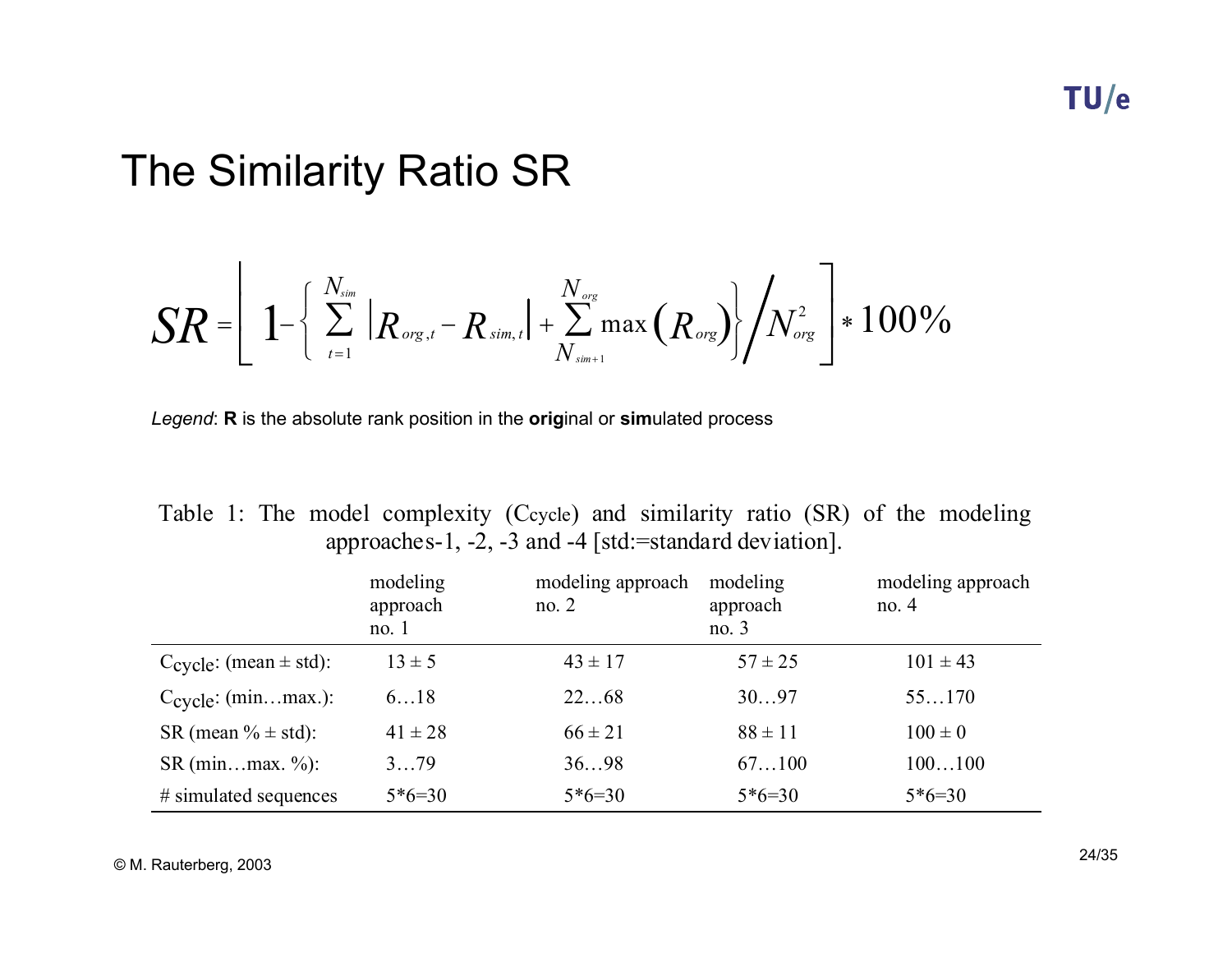## Overview over different measures

## **Measuring Complexity**

 $C_{\text{cycle}} = #T - #S + P$  with  $#S = < #T$  and  $P=1$ 

 $C'$ <sub>cycle</sub> =  $#F-(#T + #S)+P$  with  $#S > #T$  and  $P=1$ 

## **Measuring 'Routinization'**

 $\#R = \#AT / \#DT$ 

## **Measuring 'Personality Styld'**

 $\#$ MTT =  $\#$ TST /  $\#$ DS

T = number of transitionsS = number of statesF = number of connectorsTST = task solving time AT = all used transitionsDT = all different transitions DS = all different states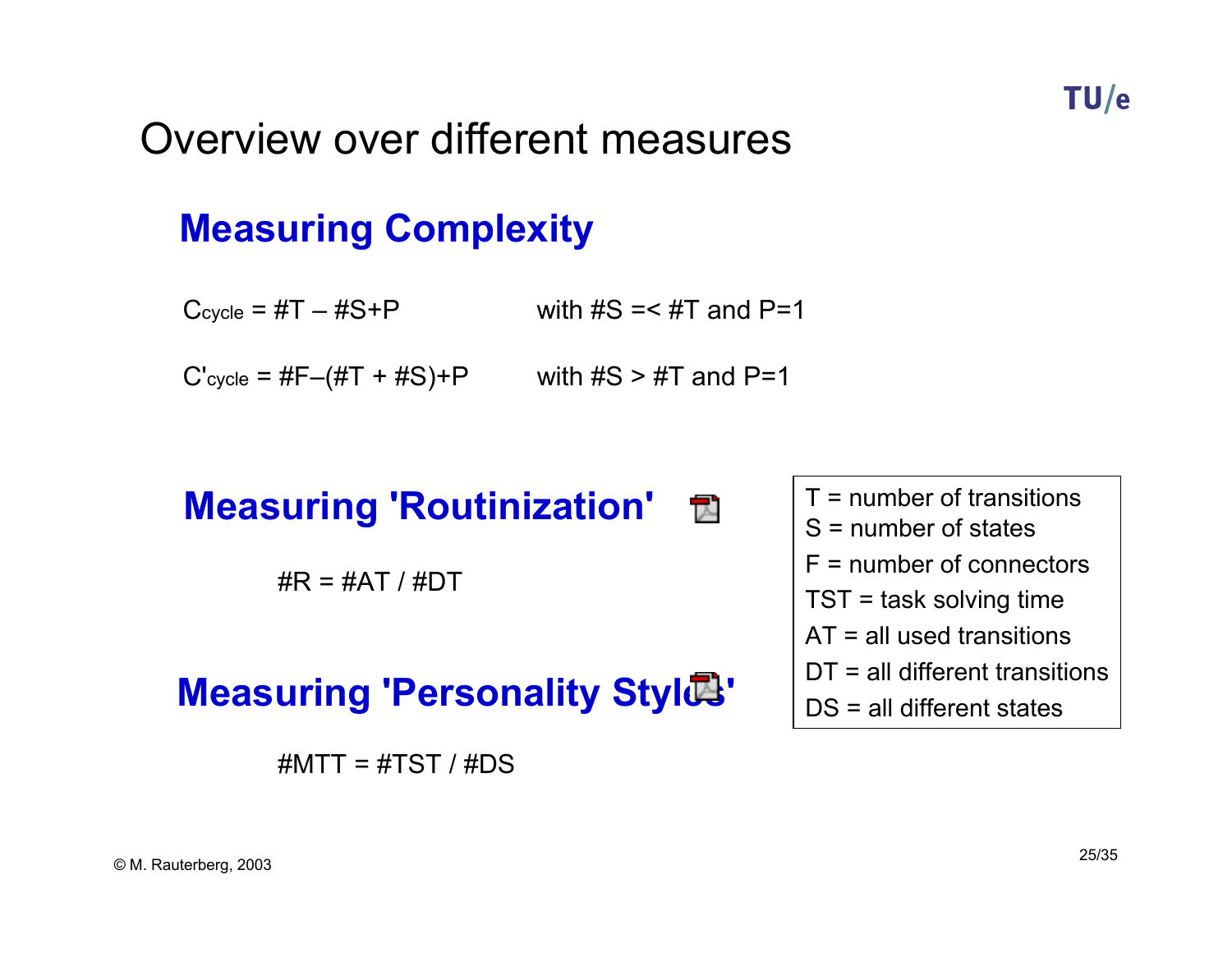## The common AI assumption

![](_page_25_Figure_2.jpeg)

**Ref**: Rauterberg, M. (1996). About faults, errors, and other dangerous things. In: C. Ntuen & E. Park (eds.), Human Interaction with Complex Systems: Conceptual Principles and Design Practice (pp. 291-305). Norwell: Kluwer.

 $\overline{\phantom{a}}$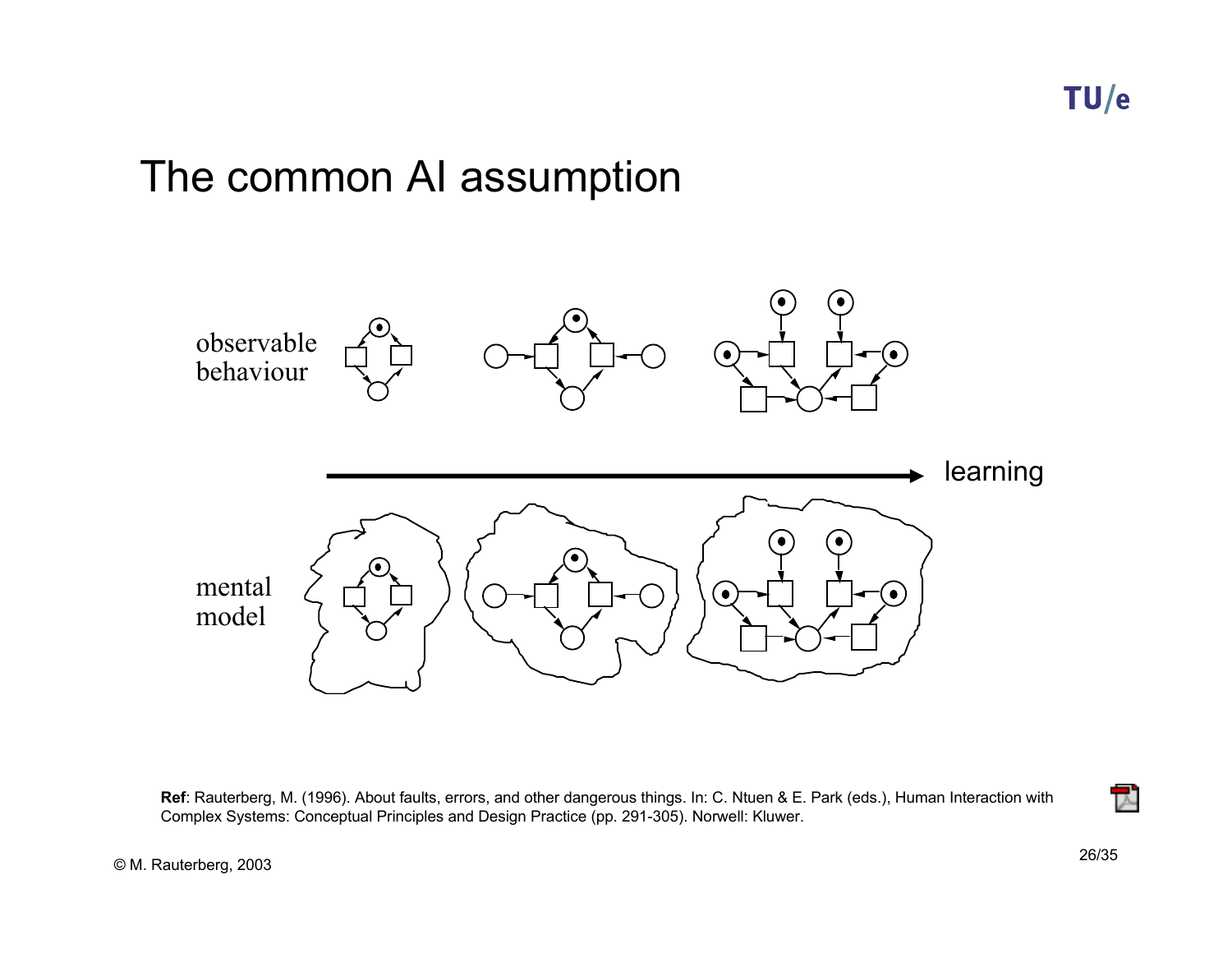## The reality: what we found!

![](_page_26_Figure_2.jpeg)

#### We found a **negative** correlation between Behavior-Complexity BC and [assumed] Cognitive-Complexity CC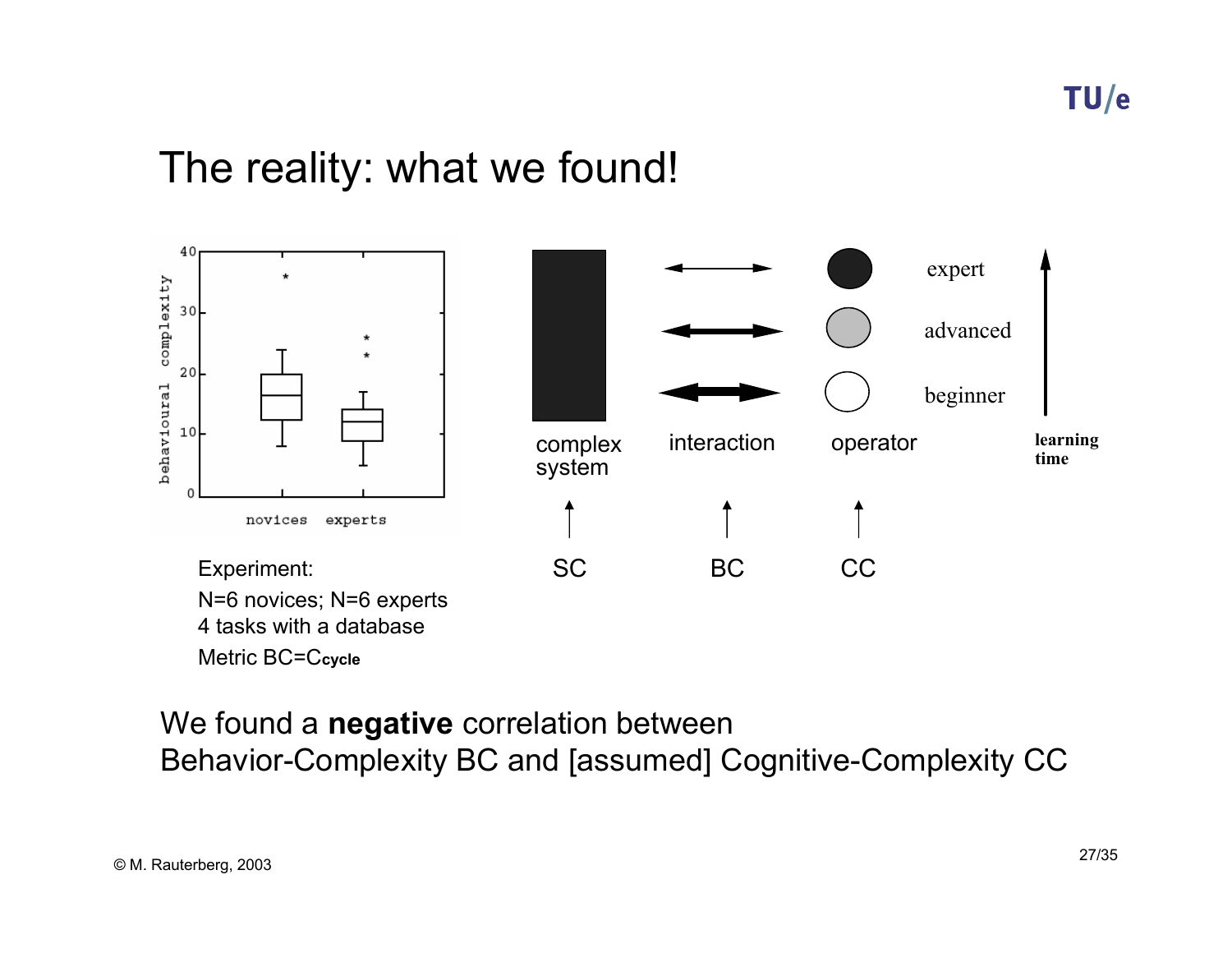## The reality: how to interpret?

![](_page_27_Figure_2.jpeg)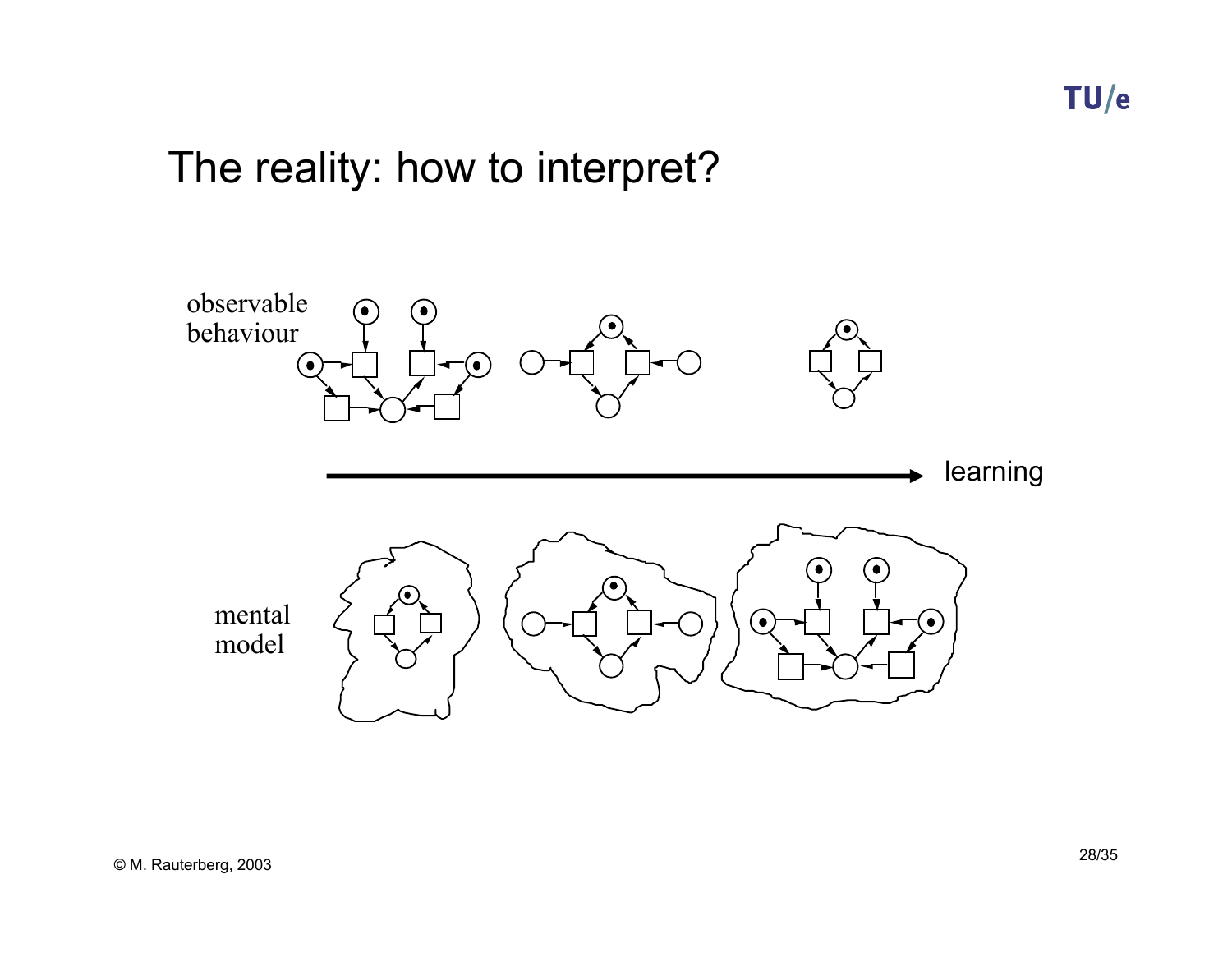## Mental Knowledge Structures: a Metaphor

![](_page_28_Figure_2.jpeg)

This conclusion would have major impact e.g. on training procedures of operators of complex systems!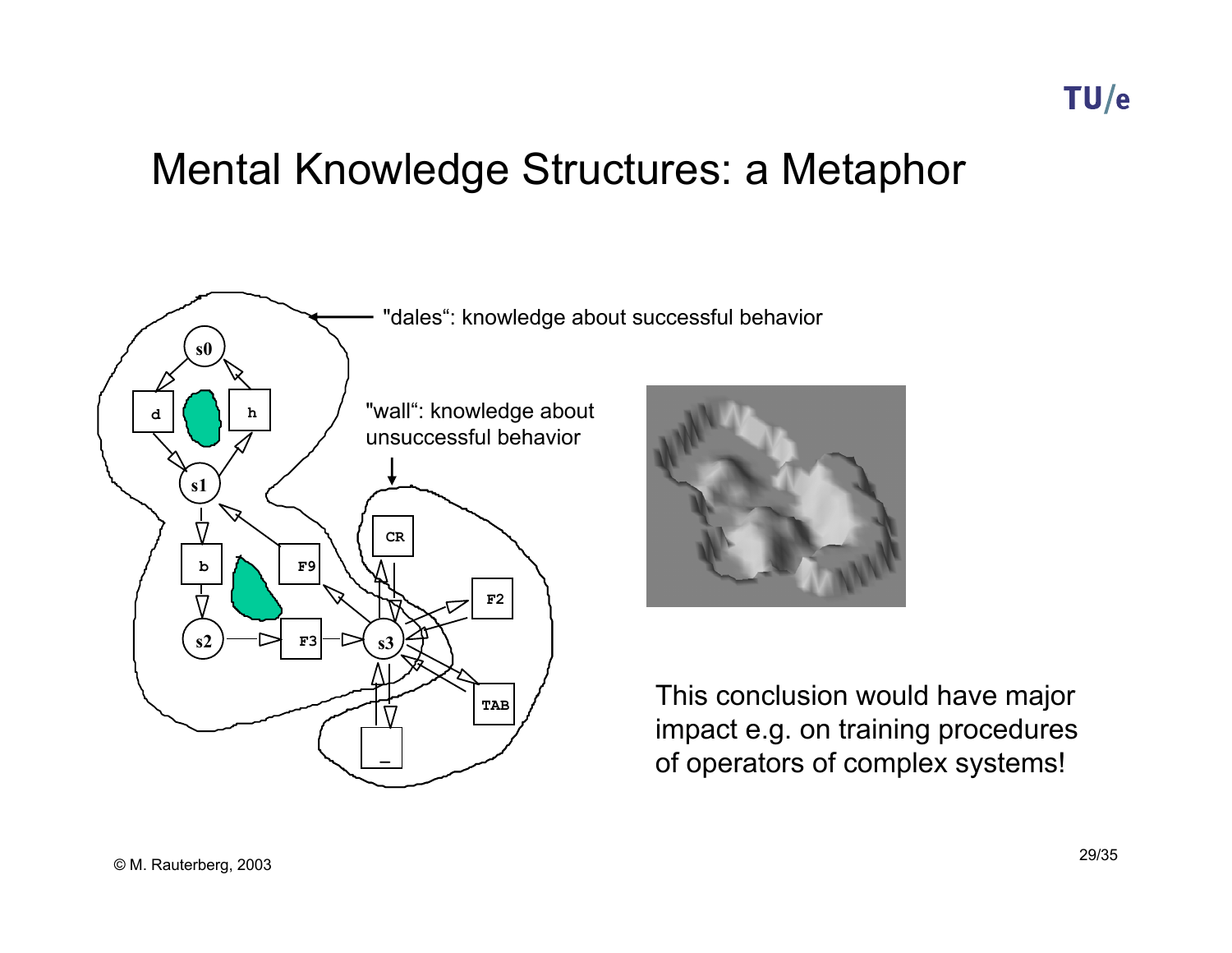## Learning: the traditional understanding

![](_page_29_Picture_2.jpeg)

Before learning phase **After learning phase** 

![](_page_29_Picture_4.jpeg)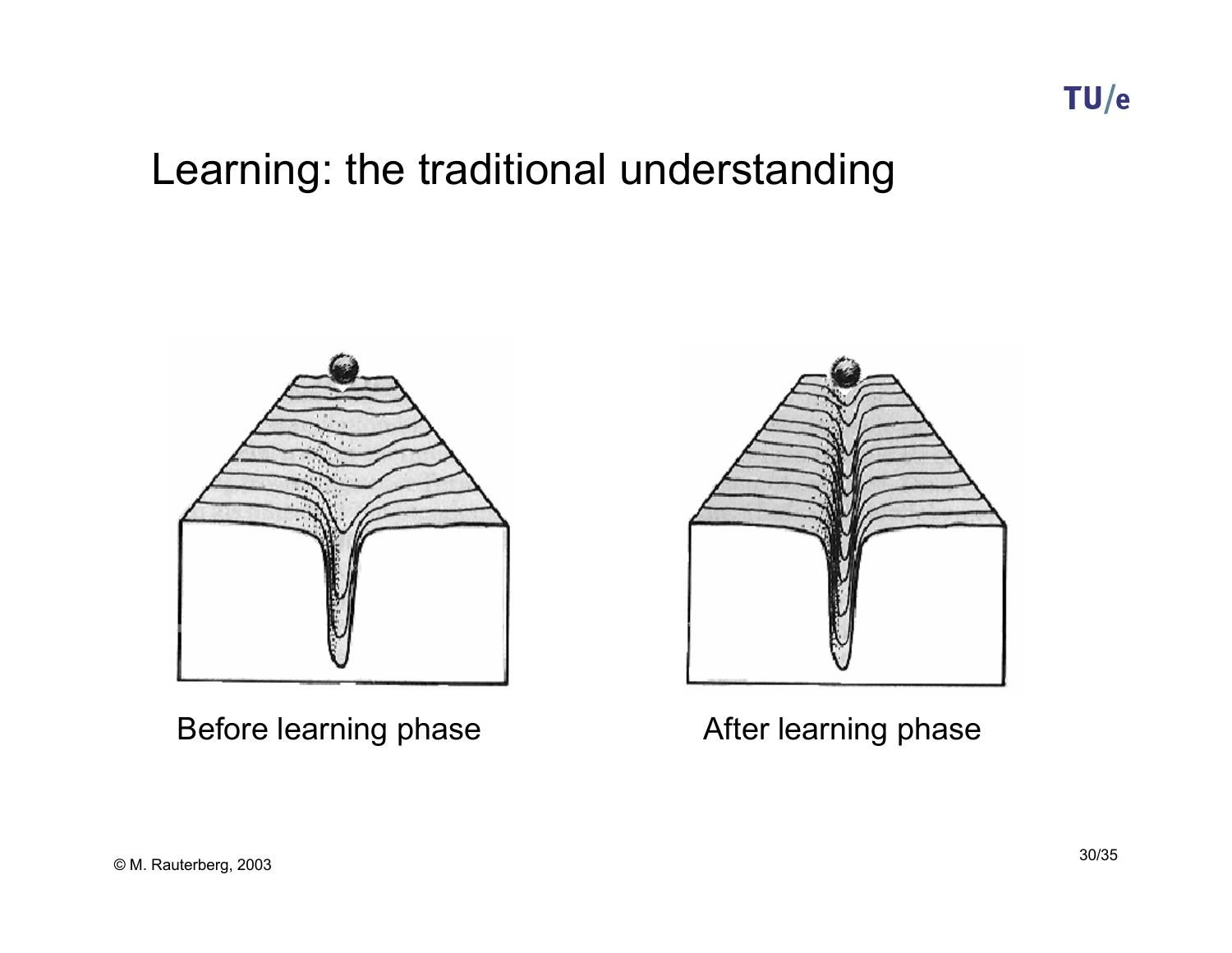## Decision and Action: a new View

![](_page_30_Picture_2.jpeg)

Mental decision making for concrete actions is like rolling a ball between hills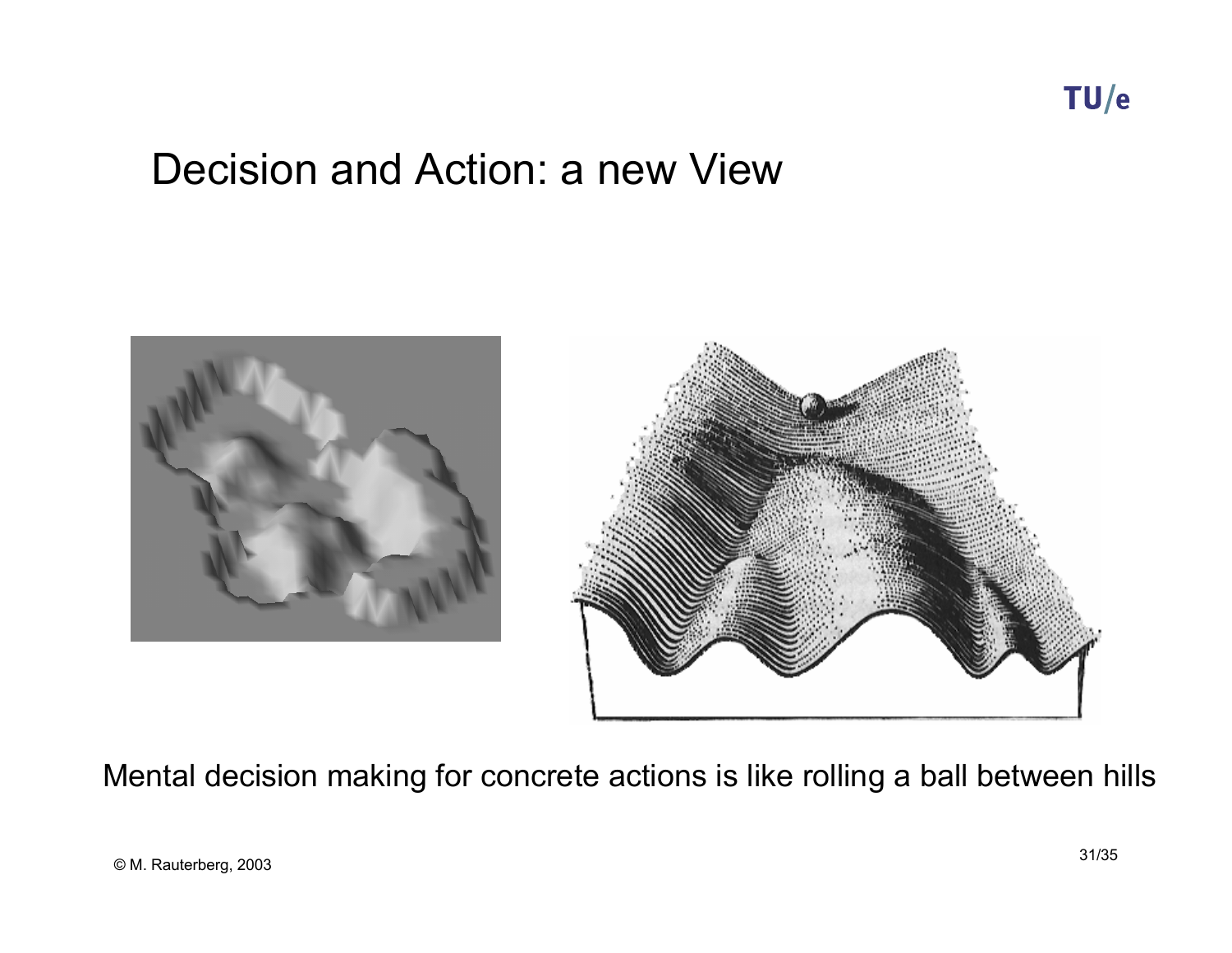## Learning and experience

![](_page_31_Figure_2.jpeg)

**Ref**: Rauterberg, M. & Aeppli, R. (1995). Learning in man-machine systems: the measurement of behavioural and cognitive complexity. In: Proceedings of IEEE International Conference on Systems, Man and Cybernetics--SMC'95 (Vol. 5, IEEE Catalog Number 95CH3576-7, pp. 4685-4690). Piscataway: Institute of Electrical and Electronics Engineers.

 $\overline{\phantom{a}}$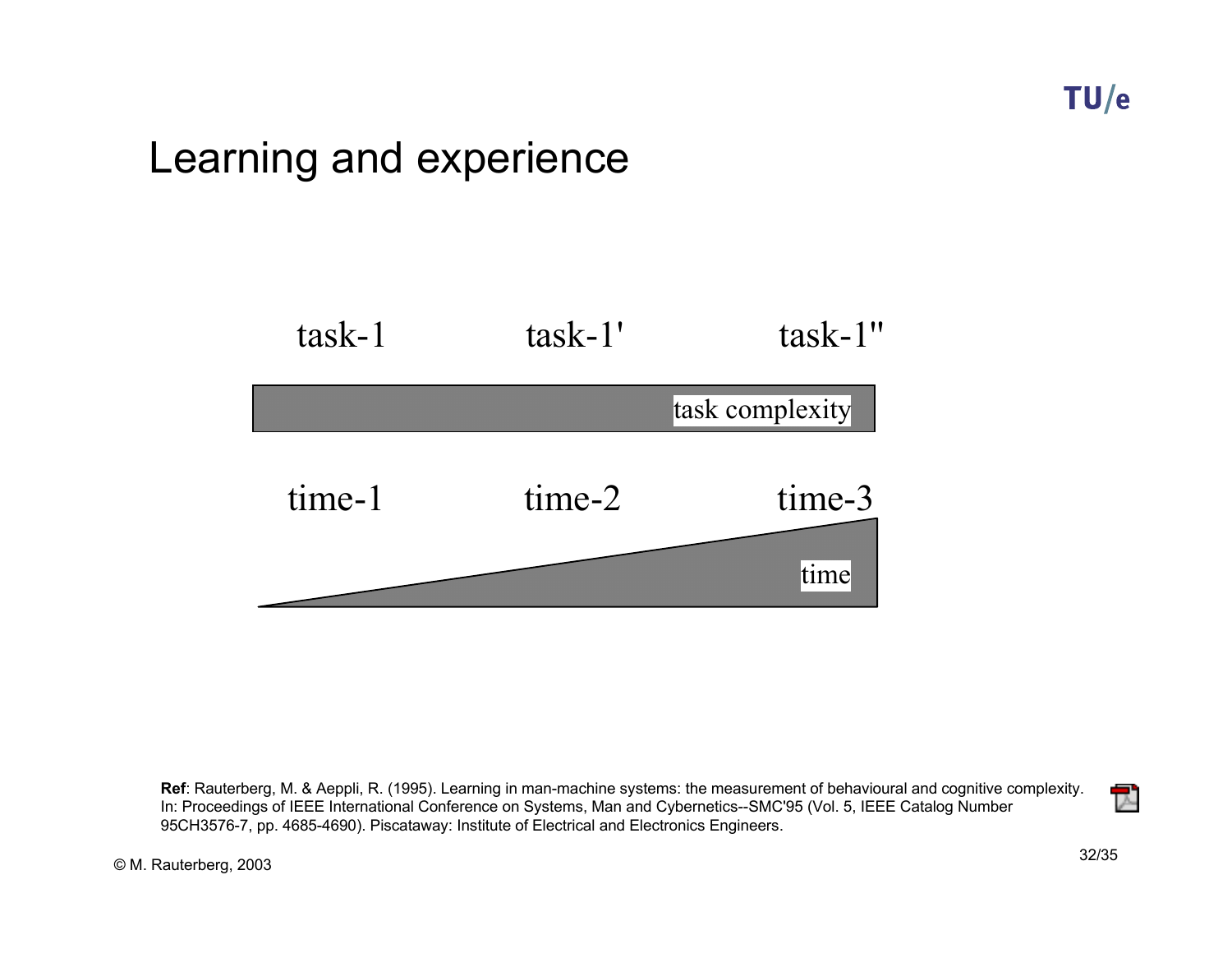## The Learning Experiment

N=6 men (average age of  $25 \pm 3$  years)

![](_page_32_Figure_3.jpeg)

Time structure and knowledge structure are different!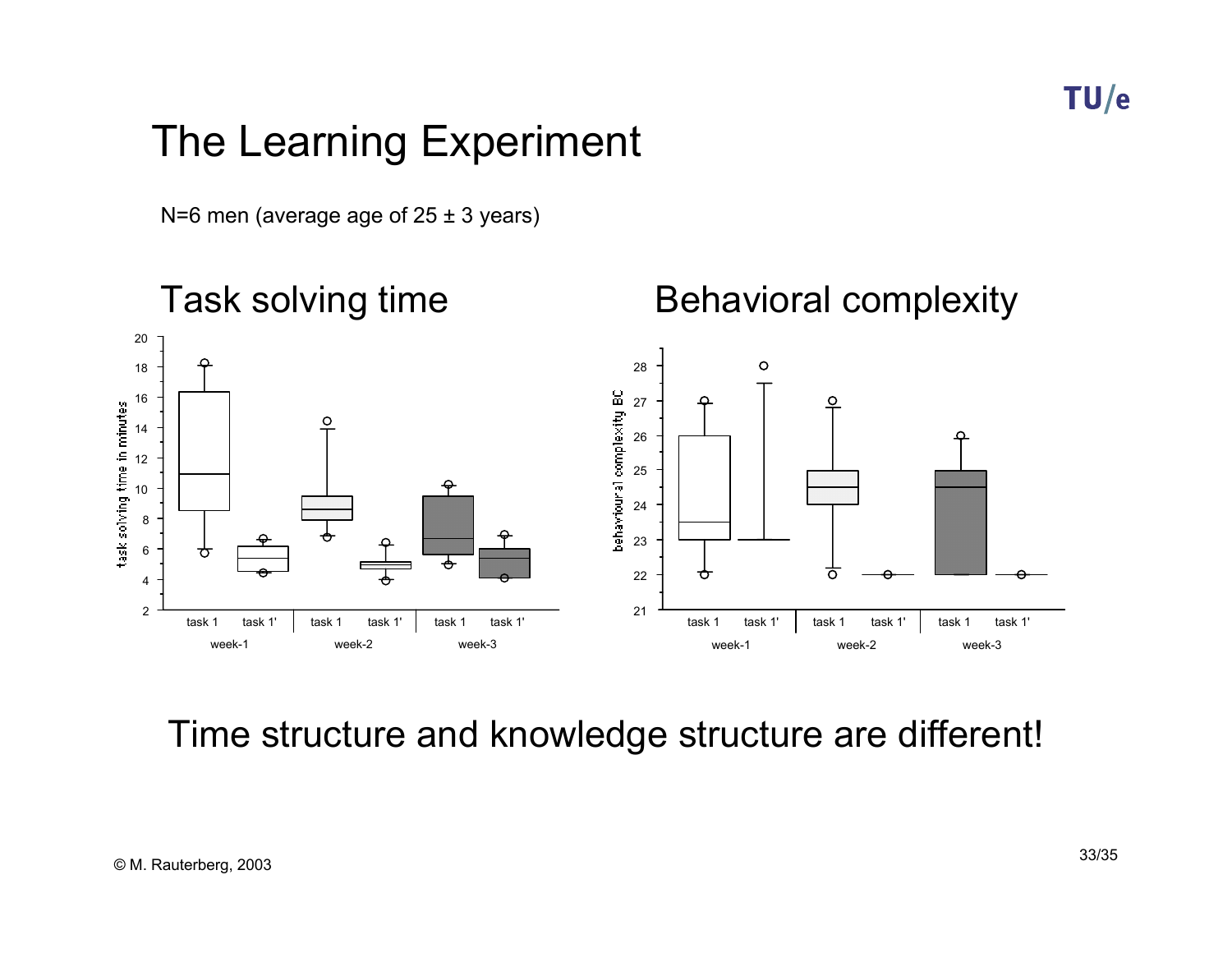## **Conclusions**

- A valid metric for task complexity based on task structure allows an objective comparison
- Automatic analysis for unconstrained task solving behavior allows analysis with applied statistics
- A new analysis and modeling approach leads to new insights…